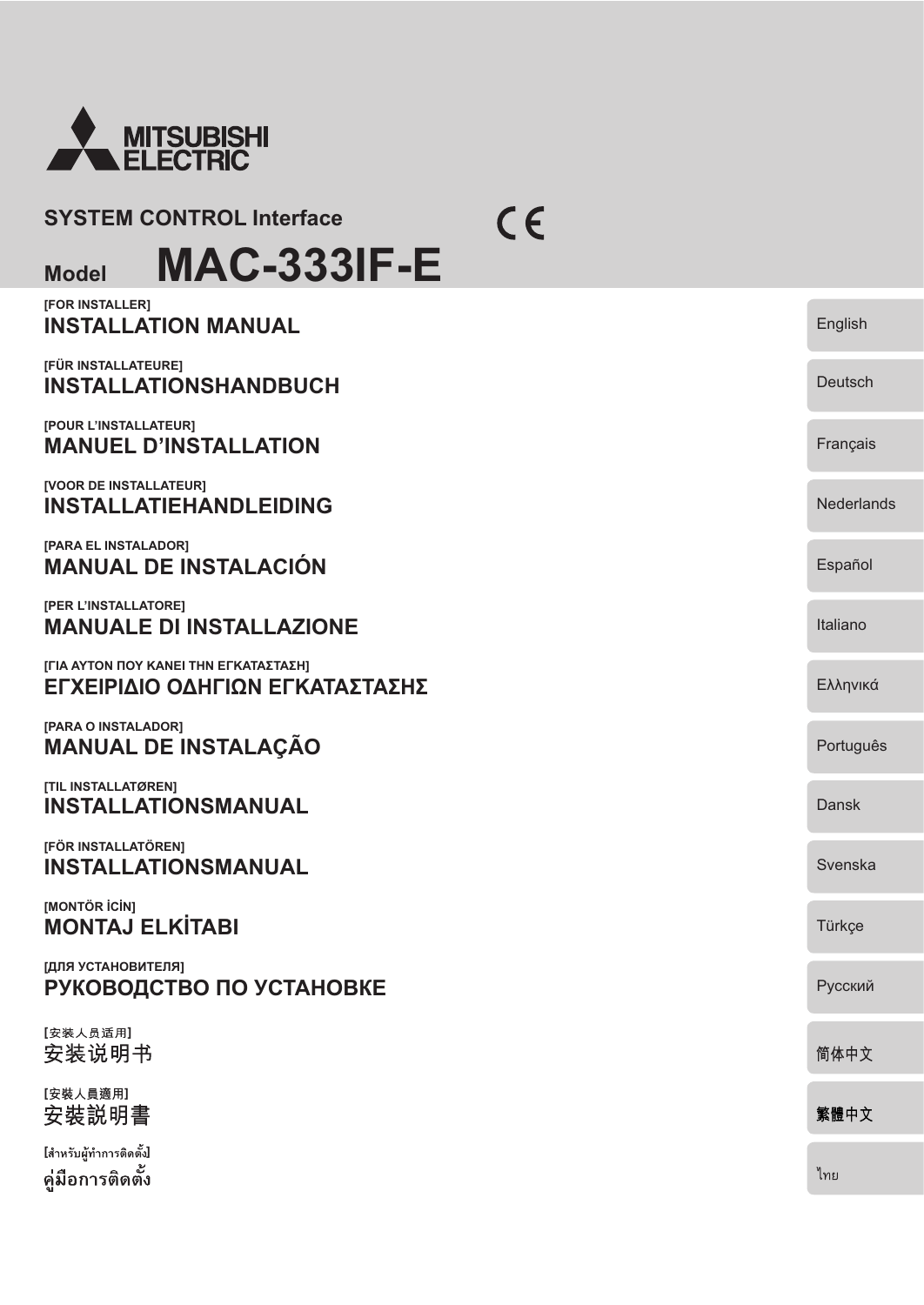## **Contents**

- 1. Safety Instructions ........................................................... 2
- 2. Before Installation ............................................................ 3
- 3. Function and electric wiring of interface each part........... 3
- 4. Dip Switch Details ............................................................ 4 5. Parts ................................................................................. 4
- 6. Connecting the SYSTEM CONTROL Interface to a room
- air conditioner .................................................................. 5 7. Connecting the SYSTEM CONTROL Interface with each system (For details on each system, see the relevant

instruction manual.) .......................................................... 5

walls. Installing in such places can cause electric shock or breakdown. **# Do not install the Interface unit in places with direct sunlight or where the ambient temperature is 40ºC (104ºF) or more or is 0ºC** 

## **About SYSTEM CONTROL Interface**

 Some room air conditioners cannot be attached to the interface. Please make sure the room air conditioner can be used before attempting to attach it.

## **1. Safety Instructions**

- Read all Safety Instructions before using this device.
- This manual contains important safety information. Be sure to comply with the instructions.
- After installing the interface, provide this Installation Manual to the user. Instruct users to store it with their room air conditioner Instruction Manual and Warranty in a safe location.

#### **Warning** (Improper handling may have serious consequences, including serious injury or death.) **# Users should not install the Interface on their own.** Improper installation may result in fire, electric shock, or damage/water leaks if the Interface unit falls. Consult the dealer from whom you purchased the unit or professional installer. **# The Interface should be securely installed in accordance with the enclosed Installation Instructions.** Improper installation may result in fire, electric shock, or damage if the Interface unit falls. **# The unit should be mounted in a location that can support its weight.** If installed in an area that cannot support the unit, the Interface unit could fall and cause damage. **# Mount so wiring external force and stress are not transmitted at the terminal connection.** Improper connection and mounting may result in breaking, heat generation, smoke generation, or fire. **# Securely attach the cover to the Interface unit.** If the cover of the Interface unit is not securely attached, dust or water penetration could occur, resulting in a fire or electric shock. **# The Interface unit should not be connected to the AC power cable.** Connecting greater than the rated voltage may result in damage or fire. **# Mitsubishi components or other designated components must be used for installation.** Improper component may result in fire, electric shock, or damage/water leaks if the Interface unit falls. **# Electric work must be perform by authorized personnel according to the local regulations and the instructions detailed in the installation manual.** Inadequate circuit capacity or improper installation may result in electric shock or fire. **# This appliance is not intended for use by persons (including children) with reduced physical, sensory or mental capabilities, or lack of experience and knowledge, unless they have been given supervision or instruction concerning use of the appliance by a person responsible for their safety. # Children should be supervised to ensure that they do not play with the appliances. # This device complies with part 15 of the FCC Rules. Operation is subject to the following two conditions: (1) This device may not cause harmful interference, and (2) this device must accept any interference received, including interference that may cause undesired operation. # This Class B digital apparatus complies with Canadian ICES-003. ∆**Caution (Improper handling may have consequences, including injury or damage to house.) **# To prevent damage from static electricity, touch a nearby metal body to discharge static electricity before touching the Interface unit.** Static electricity from the human body may damage the Interface unit. **# Do not install the Interface unit a place with much steam, such as bathroom.** Avoid places where water is splashed or where condensation forms on Direct sunlight and hot or low temperature environments may cause the Interface unit to deform or breakdown. **# Do not use in special environments.** Use in places with much oil (including machine oil), steam, or sulfuric gas may lead to severe decrease in functionality and damage to parts. **# Turn off power supply of connected equipment when performing construction or wiring work.**

Failure to turn off the power supply of the connected equipment may lead to malfunction or breakdown of the Interface unit or connected equipment.

9. Connecting with MA remote controller ............................. 7 10. Remote Control ................................................................ 8 11. Setting Signal Output ....................................................... 9 12. Turn on/off with power ................................................... 10 13. Interface status monitor ................................................. 10 14. Mounting the SYSTEM CONTROL Interface Unit ......... 11 15. Notes Regarding Use ..................................................... 11 16. Speci cations ................................................................. 11

8. Connecting with M-NET system ....................................... 6

**(32ºF) or less.**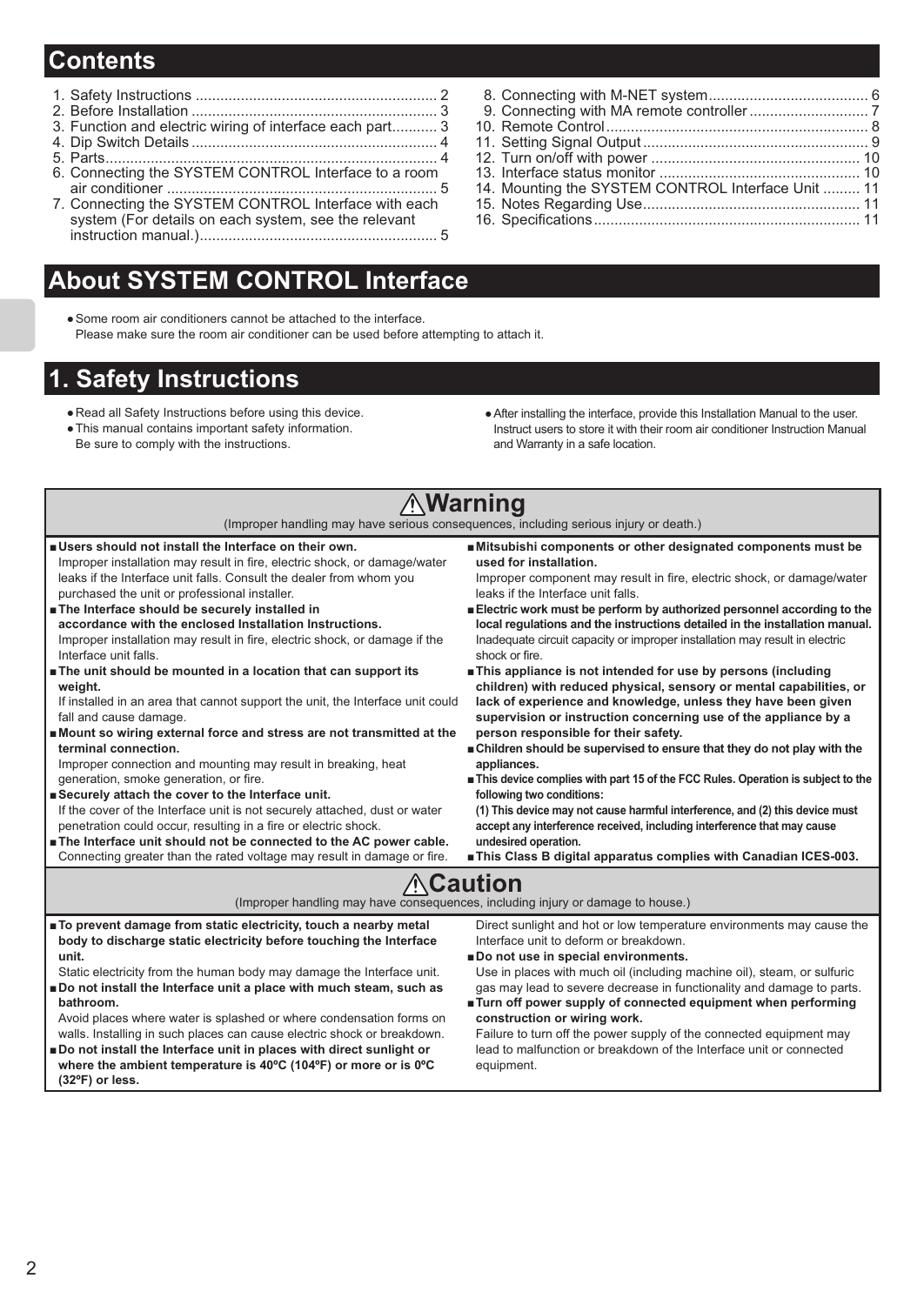## **2. Before Installation**

### How to Use the SYSTEM CONTROL Interface.

#### **#Functions**

#### **Connecting with M-NET system (Fig. 2-1)**

The room air conditioner can be managed centralized or individually by the system controller using M-NET communications control.

#### **Used as wired remote controller (Fig. 2-2)**

MA remote controller can be used as a wired remote controller.

#### **Remote control (Fig. 2-3)**

Contact signals enable inputting of ON/OFF, prohibiting/allowing operation, and heating/cooling.

#### **Status indicator output (Fig. 2-4)**

Signals of ON/OFF, error/normal, heater ON/OFF, and humidifier ON/OFF are output.

#### **#Sample System Configuration**

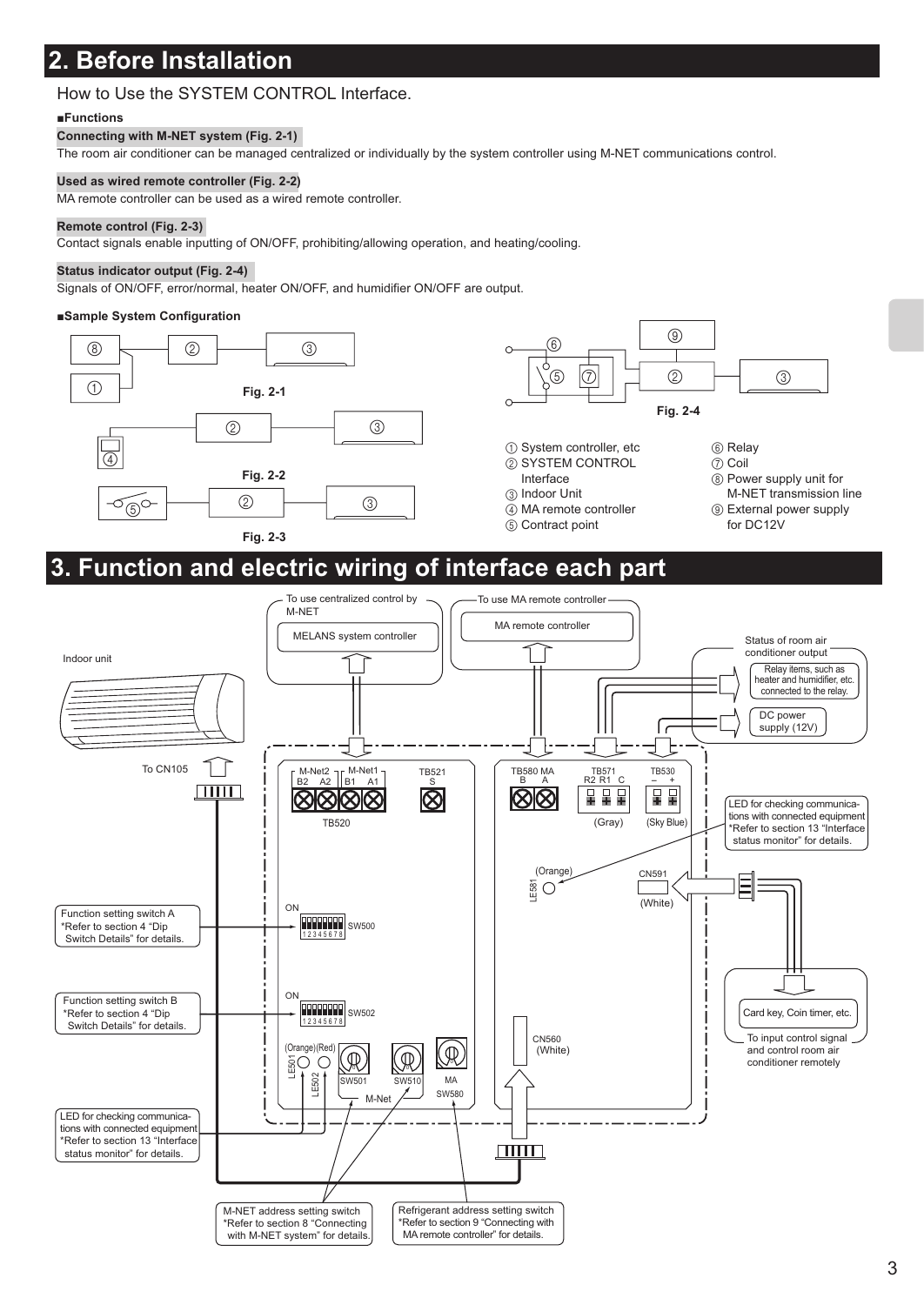# **4. Dip Switch Details**

| <b>Functions</b>    | SW <sub>No.</sub> |                                       | <b>Functions</b>                                                                                                     | OFF (Factory setting)                                                                                                                                                                 | ON                                                                                                                                                                | Refer to<br>section |
|---------------------|-------------------|---------------------------------------|----------------------------------------------------------------------------------------------------------------------|---------------------------------------------------------------------------------------------------------------------------------------------------------------------------------------|-------------------------------------------------------------------------------------------------------------------------------------------------------------------|---------------------|
|                     | SW500-1           | Not in use                            |                                                                                                                      | (Set to OFF)                                                                                                                                                                          |                                                                                                                                                                   |                     |
|                     | SW500-2           | Turn on/off with power                |                                                                                                                      | Not available                                                                                                                                                                         | Available                                                                                                                                                         | 12                  |
|                     | SW500-3           | Room temperature<br>detector          |                                                                                                                      | Indoor unit                                                                                                                                                                           | MA remote controller                                                                                                                                              | 9                   |
|                     | SW500-4           | Output setting                        |                                                                                                                      | Switching output of ON/OFF, error/normal, heater ON/OFF, and humidifier ON/OFF                                                                                                        |                                                                                                                                                                   | 11                  |
| Function            | SW500-5           |                                       |                                                                                                                      |                                                                                                                                                                                       |                                                                                                                                                                   |                     |
| setting             | SW500-6           | Input setting                         |                                                                                                                      | Input of ON/OFF and prohibiting/<br>allowing operation                                                                                                                                | Input of ON/OFF and heating/cooling                                                                                                                               | 10                  |
| Switch A            | SW500-7           | Interface status display<br>switching |                                                                                                                      | LE501: Confirmation of communications<br>with indoor unit<br>LE502: Confirmation of<br>communications with M-NET<br>LE581: Confirmation of supplying<br>power to MA remote controller | LE501: Confirmation of<br>communications with MA<br>remote controller<br>LE502: Extinguished<br>LE581: Confirmation of supplying<br>power to MA remote controller | 13                  |
|                     | SW500-8           | Not in use                            |                                                                                                                      | (Set to OFF)                                                                                                                                                                          |                                                                                                                                                                   |                     |
|                     | SW502-1           | Output switching                      |                                                                                                                      | DC12V output during operation or<br>error, etc                                                                                                                                        | DC12V output during stop or operating<br>normally, etc                                                                                                            | 11                  |
|                     | SW502-2           | Input mode                            |                                                                                                                      | Level contact                                                                                                                                                                         | Pulse contact                                                                                                                                                     | 10                  |
|                     | SW502-3           | operations by contact point           |                                                                                                                      | Setting of range of prohibited M-NET system controller<br>ON/OFF operation allowed                                                                                                    | M-NET system controller ON/OFF<br>operation prohibited                                                                                                            | 10                  |
|                     | SW502-4           | Input                                 | Input mode when<br>level contact                                                                                     | Running or operating the machine is<br>prohibited, etc by short circuiting the<br>level contact                                                                                       | Running or operating machine is<br>prohibited, etc by level contact opening                                                                                       | 10                  |
| Function            |                   | switching                             | Input mode when<br>pulse contact                                                                                     | ON/OFF is inverted by pressing pulse<br>contact                                                                                                                                       | ON or OFF no matter how many times<br>pulse contact is pressed                                                                                                    |                     |
| setting<br>Switch B | SW502-5           | by contact point is<br>prohibited     | Behavior when operation                                                                                              | State before prohibition of operation by<br>contact point                                                                                                                             | Air conditioner running stop                                                                                                                                      | 10                  |
|                     | SW502-6           | point is canceled                     | Behavior when prohibition<br>of operation by contact                                                                 | State before canceling prohibition of<br>operation by contact point                                                                                                                   | Running air conditioner                                                                                                                                           | 10                  |
|                     | SW502-7           | Not in use                            |                                                                                                                      | (Set to OFF)                                                                                                                                                                          |                                                                                                                                                                   |                     |
|                     | SW502-8           | remote controller)                    | Setting when P series is<br>mixed in the same group<br>(only when running group No mixture<br>operation using the MA |                                                                                                                                                                                       | Mixed                                                                                                                                                             | 9                   |

## **5. Parts**

|                  | Accessory                                          |  |   |   |                                                                                                                                   |                     |                |                       |                                                                                                    |    |
|------------------|----------------------------------------------------|--|---|---|-----------------------------------------------------------------------------------------------------------------------------------|---------------------|----------------|-----------------------|----------------------------------------------------------------------------------------------------|----|
| 0                | Interface unit<br>[with connecting cable (5-core)] |  |   | 6 | Mounting cord clamps<br>(medium)                                                                                                  |                     | $\overline{4}$ | $\boldsymbol{\Theta}$ | Fasteners (for joining the<br>wires)                                                               | -5 |
| $\boldsymbol{Q}$ | Screws for mounting<br>$3.5 \times 12$             |  | C | G | Mounting cord clamps<br>(large)                                                                                                   |                     | 3              | $\bf \Phi$            | Lead wires (3-core)                                                                                |    |
| €                | Cushioning material<br>(with adhesive)             |  |   | ❼ | Screws for mounting $3.5 \times 12$ $\bigcirc$<br><b>to</b> and <b>O</b> (Use when attaching<br>the clamps to the interface unit) | $\kappa\mathcal{D}$ | 4              | ⊕                     | Screws for mounting<br>$4 \times 10$ $\bigodot$ (Use when fixing<br>near the room air conditioner) |    |
| A                | Mounting cord clamps<br>(small)                    |  | C | 8 | Cable ties                                                                                                                        |                     |                | ⊕                     | Screws for mounting<br>$4 \times 16$ $\odot$ (Use when joining<br>room air conditioner parts)      |    |

|                       | Item to be Prepare at the Installation Site                          |                                                                                                                                                                                                                                                                                                                                 |  |  |  |  |  |
|-----------------------|----------------------------------------------------------------------|---------------------------------------------------------------------------------------------------------------------------------------------------------------------------------------------------------------------------------------------------------------------------------------------------------------------------------|--|--|--|--|--|
| $\boldsymbol{\Omega}$ | M-NET communication<br>cable                                         | 2-core shield cables CVVS/CPEVS, 1.25mm <sup>2</sup> [AWG16] or more.*<br>. When cross-wired by same terminal box, 1.25mm <sup>2</sup> [AWG16] is used.<br>CPEVS: PE insulated PVC jacketed shielded communication cable<br>CVVS: PVC insulated PVC jacketed shielded control cable<br>PE: Polyethylene PVC: Polyvinyl chloride |  |  |  |  |  |
| ◉                     | Remote control cable<br>for connecting the<br>ME Remote Controller)  | 2-core shield cables CVVS/CPEVS*<br>• When the distance from the interface unit $\bullet$ is less than 10m: 0.3mm <sup>2</sup> [33ft.: AWG22] or more.*<br>• When the distance from the interface unit $\bullet$ is not less than 10m: 1.25mm <sup>2</sup> [33ft.: AWG16] or more.*                                             |  |  |  |  |  |
| $\boldsymbol{\Theta}$ | Remote control cable<br>(for connecting the MA<br>Remote Controller) | 2-core sheath cable 0.3mm <sup>2</sup> to 1.25mm <sup>2*</sup> [AWG22 to 16]*                                                                                                                                                                                                                                                   |  |  |  |  |  |
| $\boldsymbol{\Omega}$ | Signal cable (also used<br>as extension cable)                       | Sheath cable 0.3mm <sup>2</sup> [AWG22] or more.*<br>• When remote control: The extension cable of Lead wires <b>10</b><br>. When status signal output: The cable for relay connection, or cable for DC power                                                                                                                   |  |  |  |  |  |
| $\Theta$              | Related parts sold separately                                        | Prepare the necessary number of parts sold separately as needed for your system.                                                                                                                                                                                                                                                |  |  |  |  |  |
|                       | * Dlagas usa sakla with supplementary insulation                     |                                                                                                                                                                                                                                                                                                                                 |  |  |  |  |  |

Please use cable with supplementary insulation.

Use wires which have insulation more than the MAX voltage.

MAX voltage is defined according to the law of the country where the interface is used.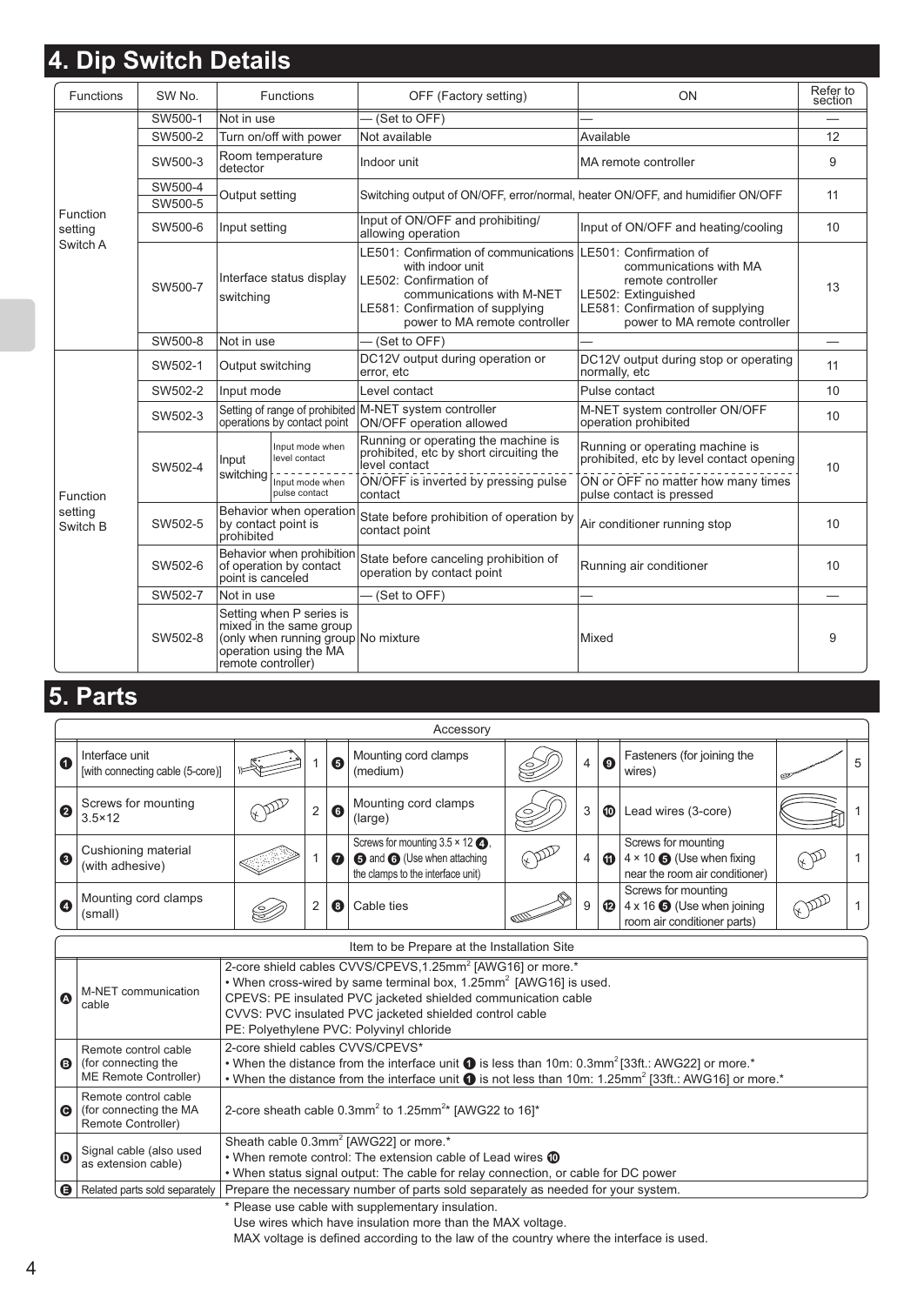### **6. Connecting the SYSTEM CONTROL Interface to a room air conditioner**

• Connect the interface unit  $\bigcirc$  and the indoor control board of a room air conditioner using the connecting cable (5-core) that comes with the interface unit **0**.

| Thin part of the connecting cable                                                                                                                                                                 |                                                                  |                                                                                                                                              |
|---------------------------------------------------------------------------------------------------------------------------------------------------------------------------------------------------|------------------------------------------------------------------|----------------------------------------------------------------------------------------------------------------------------------------------|
| Make sure to wire and shield the cable<br>Room air conditioner<br>so that the customer does not contact it.<br>I Indoor<br>CM105                                                                  | Interface unit <b>O</b>                                          | ∖ Warning                                                                                                                                    |
| controller<br>(CN92) $F$<br>board<br>Connect the connecting cable (5-core) that comes with<br>the interface unit to the connector CN105 on the indoor<br>control board of a room air conditioner. | Connecting<br>connector<br>Thick part of the<br>connecting cable | Securely fix the<br>connecting cable in<br>the designated place.<br>Failure to do so may<br>cause an electric shock<br>fire, or malfunction. |
| • The connecting cable (5-core) connected to a room air conditioner should be wired according to the room air conditioner installation manual.                                                    |                                                                  |                                                                                                                                              |

| : Notes                                                                                                |  |
|--------------------------------------------------------------------------------------------------------|--|
| : Extending or shortening the connecting cable (5-core) that comes out of the interface unit $\bullet$ |  |
| cause it to malfunction. Also, keep the connecting cable (5-core) as far as possible away from the     |  |
| electrical wires and ground wire. Do not bundle them together.                                         |  |
| • To prevent the board from being damaged by static electricity, always remove static electricity      |  |
| before starting work.                                                                                  |  |

#### before starting work.

# **7. Connecting the SYSTEM CONTROL Interface with each system (For details on each system, see the relevant instruction manual.)**

• Screw the mounting cord clamp  $\bigcirc$   $\bigcirc$  according to the thickness of the • The connecting cable (5-core) connected to a room air conditioner connecting cable used for each system. Fasten the cable tie <sup>8</sup> as shown in the figure to prevent undesirable movement of the connecting cable.

If the screw for the cable mount of the room air conditioner cannot be Screw  $\bullet$  Mounting cord clamps  $\bullet$   $\bullet$  If the screw for the cable mount of the room a<br>used, replace with the screw for mounting  $\bullet$ . Mounting cord clamps  $\mathbf{\Omega} \sim \mathbf{\Omega}$ Screw **m** Connecting cable Cable mount Mounting for each system Screw<sup>1</sup>  $\cot$  clamp  $\odot$ Mounting Cable tie <sup>®</sup>  $\cot$  clamp  $\odot$ ------Connecting cable Notes (5-core) • If the connecting cable is not securely mounted, the connector may come off, break, or malfunction. • The dip switch (SW500, SW502) and the rotary switch (SW501, SW510, SW580) on the interface unit  $\bigcirc$  do not operate if they are not set correctly. 

should be mounted at the room air conditioner or its vicinity.

Conduct the settings of the interface unit  $\bigcirc$  dip switch (SW500, SW502) and rotary switch (SW501, SW510, SW580) before turning on the power.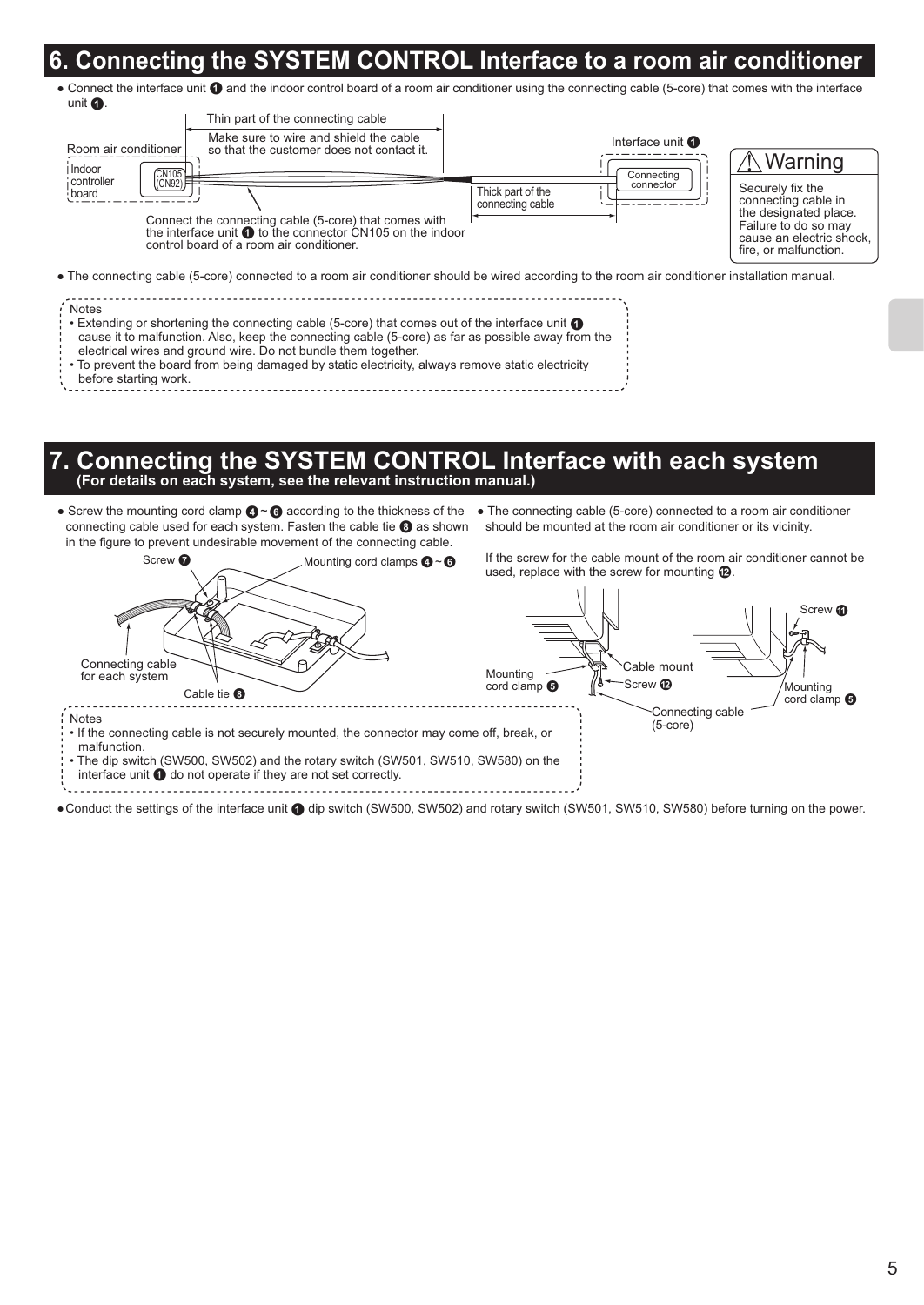## **8. Connecting with M-NET system**

### ■ Connecting the SYSTEM CONTROL Interface to M-NET cable

The room air conditioner can be managed centralized or individually by the system controller using M-NET communications control.



. To connect with the system controller and ME remote controller, connect the M-NET communication cable ● or ME remote control cable ● with TB520. (It is unpolarized.) Connect 2 core communication cable with A1/B1 or A2/B2. (There will be no problems with connecting to either one.) Cross the shield portion of each connecting cable using the S terminal only when cross wiring the communication cables  $\Omega$ .

After wiring is complete, mount securely with any of mounting cord clamp  $\bigcirc$  to  $\bigcirc$ , and fix with cable tie  $\bigcirc$  as shown in the figure.



• Connecting wires and remote control cables should be located as far away from other electrical wiring as possible. Placing them too closely together could cause a malfunction.

• To connect with the M-NET system and MA remote controller, connection is limited to only one unit of the MA remote controller.

• Do not put in the same group as City Multi or P series.

• Test run cannot be conducted from the ME remote controller or the system controller.

### ■ Setting when M-NET is connected

| SW No.         | Address                                                                 | Comments                                                                                                                                                                                                                                                                        |
|----------------|-------------------------------------------------------------------------|---------------------------------------------------------------------------------------------------------------------------------------------------------------------------------------------------------------------------------------------------------------------------------|
| SW510<br>SW501 | M-NET address<br>10s position 1s position<br>SW501<br>SW <sub>510</sub> | SW510 sets the 10s position of the address and SW501 sets the 1s position of the address.<br>(Address setting can be set from $01 \sim 50$ .)<br>For example, to set a unit to the address 25, set SW510 to "2" and SW501 to "5."<br>* The figure to the left is for address 1. |
| SW580          | Refrigerant address<br>, Fr<br>SW580                                    | When the MA remote controller is not used, set the refrigerant address (SW580) to "1."                                                                                                                                                                                          |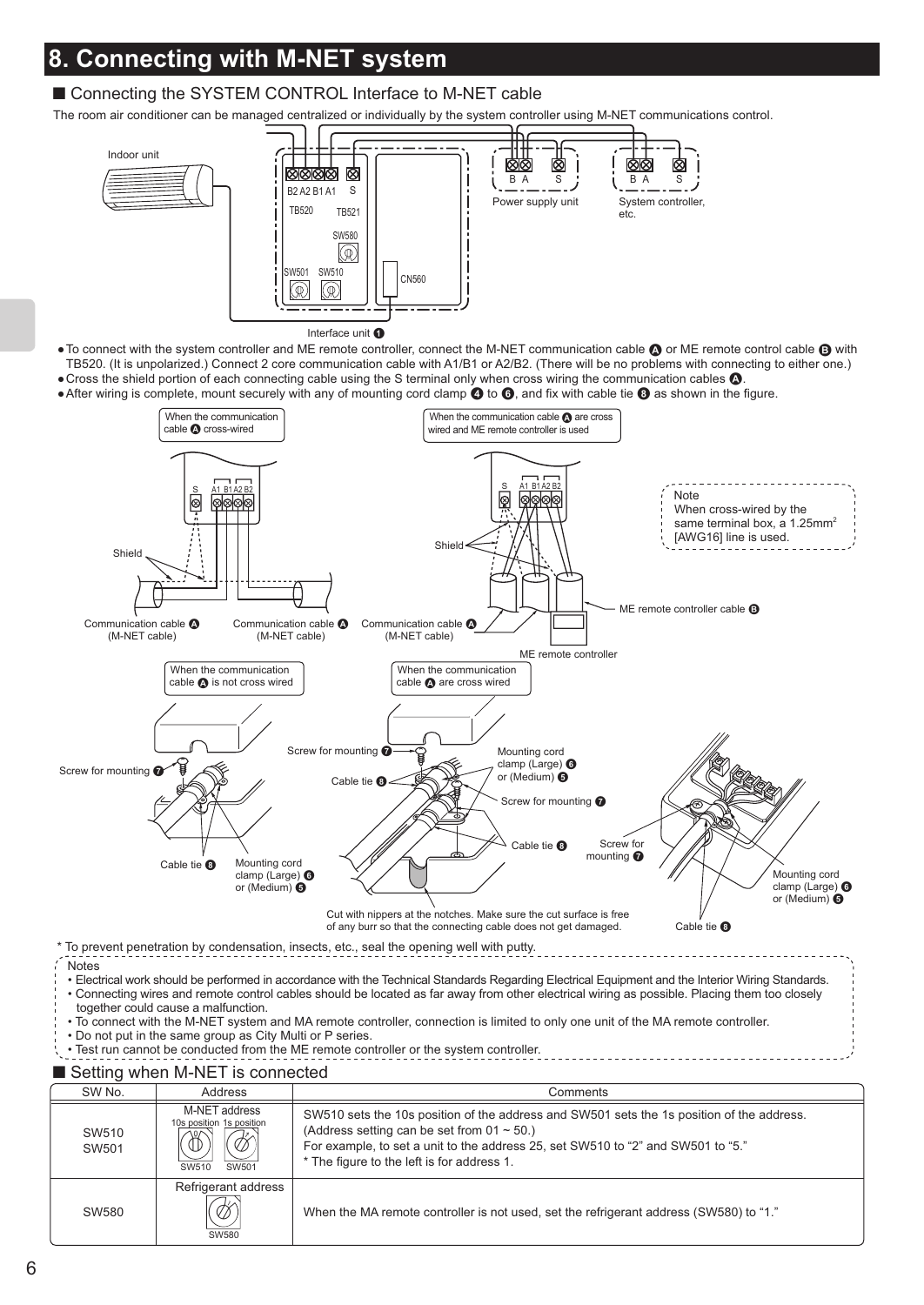

### ■ Setting when MA remote controller is connected

#### Setup of an refrigerant address

| SW No. | Refrigerant address                             | Comments                                                                                                                                                                                                                                                                                                                    |
|--------|-------------------------------------------------|-----------------------------------------------------------------------------------------------------------------------------------------------------------------------------------------------------------------------------------------------------------------------------------------------------------------------------|
| SW580  | Address can be set from 0 to 15<br>$\mathbb{B}$ | "Set the refrigerant address of the unit that supplies electric power to the MA remote controller to "0."<br>When carrying out group operation of two of more room air conditioners, set different refrigerant<br>addresses within the group.<br>*A to F of the rotary switch correspond to refrigerant addresses 10 to 15. |

Setup of Room temperature detector position

| <b>Functions</b>                      | SW No.             | Operating details                                                                                                                                                                                                                           |
|---------------------------------------|--------------------|---------------------------------------------------------------------------------------------------------------------------------------------------------------------------------------------------------------------------------------------|
| Room temperature<br>detector position | SW500<br>ON<br>OFF | SW500-3: OFF<br>• Temperature detected by suction temperature sensor of the unit is made to be room temperature.<br>SW500-3: ON<br>• Temperature detected by temperature sensor of the remote controller is made to be room<br>temperature. |

Setting when P series is mixed in the same group (only when running group operation using the MA remote controller)

| <b>Functions</b>                              | SW No.             | Operating details                                                                                                                                  |
|-----------------------------------------------|--------------------|----------------------------------------------------------------------------------------------------------------------------------------------------|
| <b>P</b> series is mixed in<br>the same group | SW502<br>ON<br>OFF | SW502-8: OFF<br>• Set to OFF when P series is not mixed in the same group.<br>SW502-8: ON<br>• Set to ON when P series is mixed in the same group. |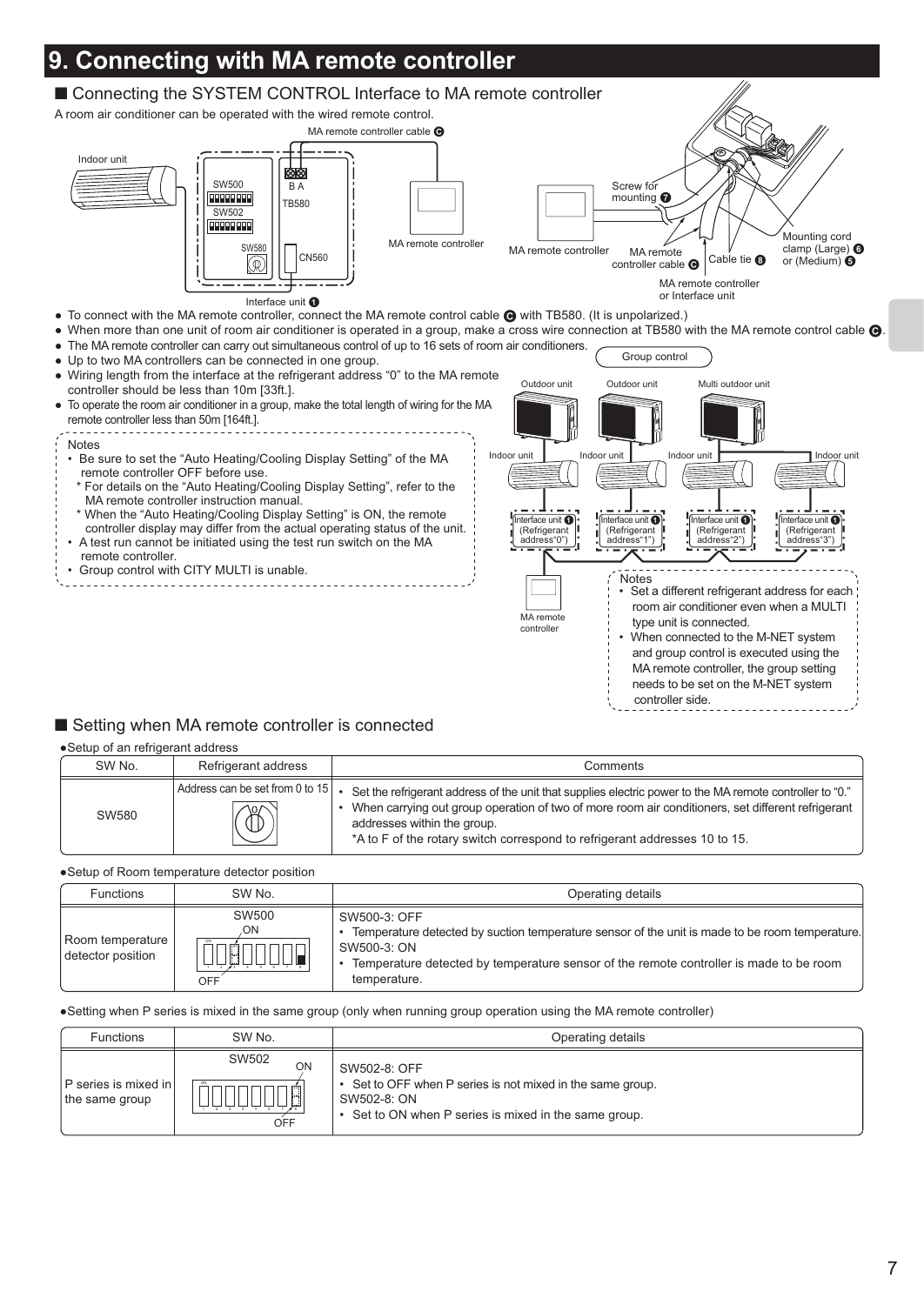## **10. Remote Control**

### ■ Connecting the SYSTEM CONTROL Interface

You can turn room air conditioner on/off, prohibit/allow manual operations, or input of heating/cooling with the ON/OFF switch.



- Connect CN591 with Switch1 and Switch2 as shown in figure above. • Connect the supplied lead wires (3-core)  $\omega$  to the connector CN591 on the interface unit.
- $\bullet$  Connect the supplied lead wires (3-core)  $\textcircled{1}$  to the connecting cable  $\textcircled{1}$ in the interface  $\bigcirc$  as shown in the figure on the right side.
- Wiring length from the interface to the Switch1 and Switch2 should be less than 50m [164ft.]. Procure and wire locally the remote control part including the switches.
- For each connection pattern, refer to "Setting when using remote control."

\*When using a Card key/Coin timer, make connections shown in the figure to the right.



■ Setting when using remote control (Select one between No.1 through 5 and set.)

\*Set No.1, No.6, and No.7 when using the card key/coin timer.

| No.            | Functions                                                           | SW <sub>No</sub> .           | How to use                                                                                                                     | Operating details                                                                                                                                                                                                                                                                                                                                                                                                                                                                                                                                                                                                                                                           |
|----------------|---------------------------------------------------------------------|------------------------------|--------------------------------------------------------------------------------------------------------------------------------|-----------------------------------------------------------------------------------------------------------------------------------------------------------------------------------------------------------------------------------------------------------------------------------------------------------------------------------------------------------------------------------------------------------------------------------------------------------------------------------------------------------------------------------------------------------------------------------------------------------------------------------------------------------------------------|
| 1              | ON/OFF<br>Manual operation<br>prohibited/allowed<br>(Level Contact) | <b>SW500</b><br><b>SW502</b> | Switch1:<br>Brown<br>ON/OFF<br>Red<br>Switch2:<br>Orange<br>3<br>Manual operation<br>CN591<br>prohibited/allowed               | • Unit is turned on when Switch1 has a short-circuit, and off when open.<br>(Regardless of the Switch1 operation condition, the latest operation is prioritized.)<br>• When Switch2 has a short-circuit, manual operation is prohibited,* and when open, manual operation is allowed.<br>When SW502-4 is turned on, the opening and short-circuiting of<br>Switch1 and Switch2 result in their operating in the opposite manner.<br>*When manual operation is prohibited, ON/OFF operation of the wireless<br>remote controller, the MA remote controller, and the ME remote controller is<br>prohibited. (Operation from Switch1 and M-NET system controller is possible.) |
| $\overline{2}$ | ON/OFF<br>Manual operation<br>prohibited/allowed<br>(Pulse Contact) | SW500<br>SW502               | Switch1:<br>Brown<br>ON/OFF<br>Red<br>$\overline{2}$<br>Switch2:<br>†Orange<br>Manual operation<br>CN591<br>prohibited/allowed | Every time Switch1 is pressed, ON/OFF is switched over.<br>(Regardless of the Switch1 operation condition, the latest operation is prioritized.)<br>Every time Switch2 is pressed, the manual operation prohibited*/the<br>manual operation allowed is switched over.<br>*When the manual operation is prohibited, ON/OFF operation of the wireless<br>remote controller, the MA remote controller, and the ME remote controller is<br>prohibited. (Operation from Switch1 and M-NET system controller is possible.)                                                                                                                                                        |
| 3              | ON/OFF<br>Remote operation/<br>Manual operation<br>(Level Contact)  | SW500<br><b>SW502</b>        | Switch1:<br>Brown<br>ON/OFF<br>Red<br>$\overline{2}$<br>Switch2:<br>3 Orange<br>Remote operation/<br>CN591<br>Manual operation | Unit is turned on when Switch1 has a short-circuit, and off when open.<br>. When Switch2 has a short-circuit, only Switch1 is enabled (remote<br>operation)*, when open, only Switch1 is disabled (manual operation).<br>. When SW502-4 is turned on, the opening and short-circuiting of<br>Switch1 and Switch2 result in their operating in the opposite manner.<br>*In remote operation, ON/OFF operation from the wireless remote<br>controller, the MA remote controller, the ME remote controller, and the<br>M-NET system controller cannot be used.                                                                                                                 |
| 4              | ON. OFF<br>(Pulse Contact)                                          | SW500<br>SW502               | Brown<br>Switch1:<br>Red<br>ON<br>Orange ப<br>Switch <sub>2</sub> :<br>alar<br>OFF<br>CN591                                    | • Unit is turned on no matter how many times Switch1 is pressed.<br>• Unit is turned off no matter how many times Switch2 is pressed.<br>And regardless of the Switch1, Switch2 operation condition, the<br>latest operation is prioritized.<br>ON/OFF operation from the wireless remote controller, the ME<br>remote controller, the MA remote controller, and the M-NET system<br>controller is enabled.                                                                                                                                                                                                                                                                 |
| 5              | Heating/cooling<br>input (Level<br>Contact)                         | <b>SW500</b><br>SW502        | Brown<br>Switch1:<br>Red<br>ON/OFF<br>Orange<br>Switch2:<br>3<br>Heating/Cooling<br>CN591                                      | . Unit is turned on when Switch1 has a short circuit, and off when open.<br>• Heating runs when Switch2 has a short circuit, and cooling runs<br>when open.<br>• When SW502-4 is turned on, the opening and short-circuiting of<br>Switch1 and Switch2 result in their operating in the opposite manner.<br>* As for ON/OFF operation and heating/cooling operation from<br>the wireless remote controller. MA remote controller. ME remote<br>controller, system controller, Switch1, and Switch2, the latest<br>operation is prioritized.                                                                                                                                 |

Indoor unit

### ■ Setting operation (Valid only for No.1 and No.2. The following 2 functions can be used at the same time.)

| INo. | <b>Functions</b>                                              | SW No.              | How to use                                                                                                          | Operating details                                                                                                                                                                                                                                                         |
|------|---------------------------------------------------------------|---------------------|---------------------------------------------------------------------------------------------------------------------|---------------------------------------------------------------------------------------------------------------------------------------------------------------------------------------------------------------------------------------------------------------------------|
| 6    | Behavior when<br>operation is<br>prohibited.                  | SW502<br>ON<br>OFF  | Operational status of room<br>air conditioner when<br>manual operation is<br>prohibited can be set.                 | ISW502-5: OFF<br>• When manual operation is prohibited by Switch2, operational status<br>is maintained as that before manual operation is prohibited.<br>SW502-5: ON<br>• When manual operation is prohibited by Switch2, the room air<br>conditioner turns off.          |
|      | Behavior when<br>prohibition of<br>loperation is<br>canceled. | SW502<br>ON.<br>OFF | Operational status of room<br>air conditioner when<br>prohibition of manual<br>operation is canceled can<br>be set. | ISW502-6: OFF<br>• When prohibition of manual operation is canceled by Switch2, operational status is maintained as that before cancelation.<br>SW502-6: ON<br>$\cdot$ When prohibition of manual operation is canceled by Switch2, the<br>room air conditioner turns on. |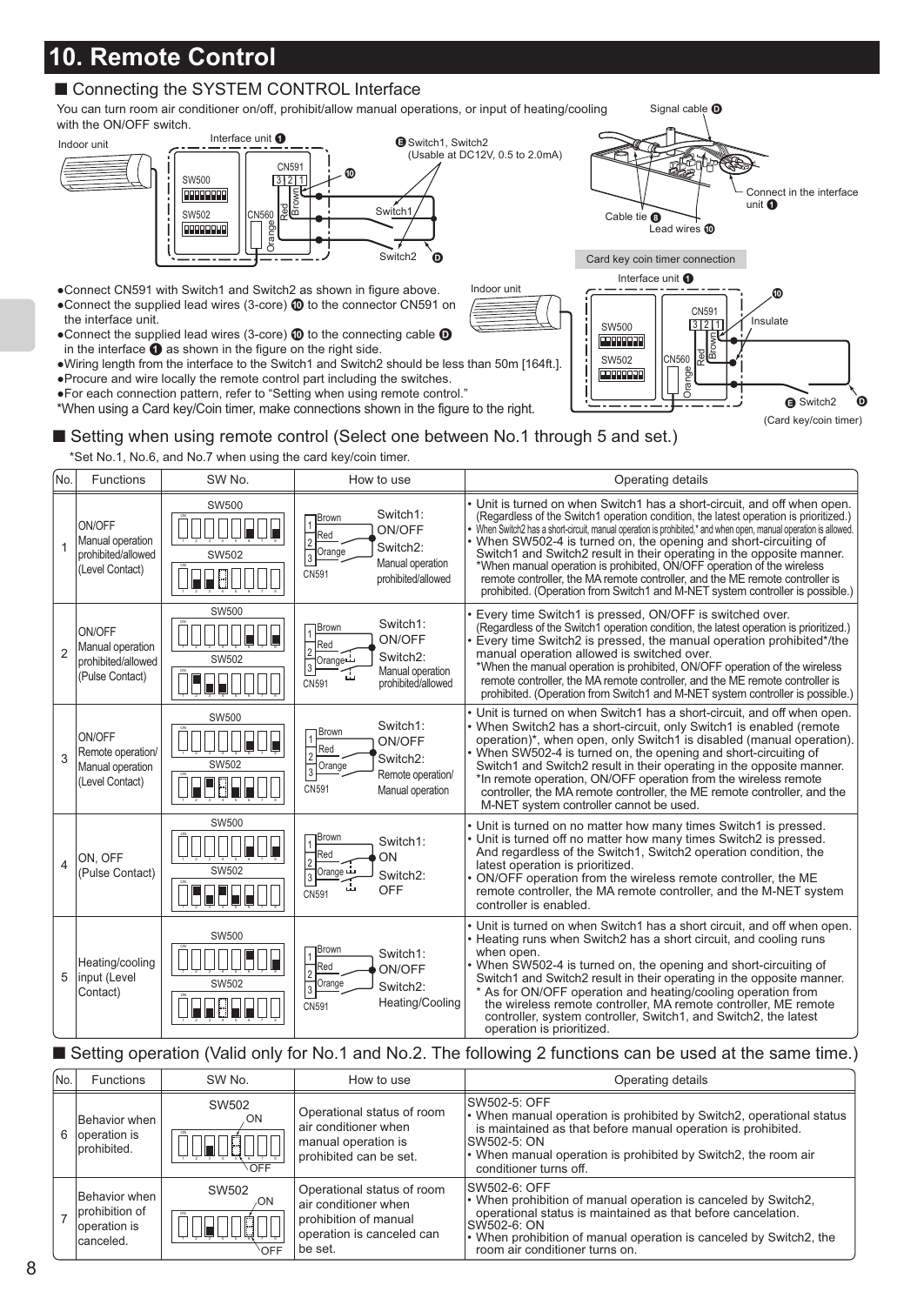## **11. Setting Signal Output**

### ■ Connecting the SYSTEM CONTROL Interface

Each relay can be turned ON/OFF by synchronizing with the room air conditioner's ON/OFF, error/normal, Heater ON/Heater OFF, and Humidifier ON/Humidifier OFF.



The cable must fit into TB530 and meet DC12V power supply.

--------------------------------

Notes • Connecting terminal TB530 for power supply is polarized, so confirm proper polarity of the terminals before connecting.

- Do not connect DC12V from the DC power supply to TB571.
- Confirm polarity when using a diode built-in relay. C of TB571 is electropositive potential  $\oplus$ , and R1 and R2 are negative potential  $\ominus$ .
- For TB571 and TB530, insert wiring after inserting the flathead screwdriver into the terminal.
- Appropriate electric wire for TB571 and TB530 is as follows. Stranded wire: 0.3mm<sup>2</sup> to 1.25mm<sup>2</sup> [AWG22 to 16] Solid wire: ø0.4mm to ø1.2mm [ø1/64in. to ø3/64in.]

<u>. . . . . . . . .</u>

- Peeling dimension of the electric wire for TB571 and TB530 is 7mm to 10mm [9/32in. to 25/64in.].
- Wiring length from the interface to Relay 1 and Relay 2 should be less than 50m [164ft.].
- Setting when using Status Signal Output

| Functions                                       | SW No.                             | Operating details                                                                                                                                                                                                                                                                                                                                                                                                                                                                                                                                                                                                                                                                                                                            |
|-------------------------------------------------|------------------------------------|----------------------------------------------------------------------------------------------------------------------------------------------------------------------------------------------------------------------------------------------------------------------------------------------------------------------------------------------------------------------------------------------------------------------------------------------------------------------------------------------------------------------------------------------------------------------------------------------------------------------------------------------------------------------------------------------------------------------------------------------|
| ON/OFF, Error/<br>Normal Output                 | <b>SW500</b><br>SW502<br>OΝ<br>OFF | SW502-1: OFF<br>. Relay 1 is on when room air conditioner is on, and off when room air conditioner is off.<br>• Relay 2 is on when room air conditioner is in error, and off when room air conditioner is operating normally.<br>SW502-1: ON<br>. Relay 1 and 2 behavior are opposite of those above.                                                                                                                                                                                                                                                                                                                                                                                                                                        |
| ON/OFF, Heater<br>Control Output                | <b>SW500</b><br>SW502<br>OFF       | SW502-1: OFF<br>. Relay 1 is on when room air conditioner is on, and off when room air conditioner is off.<br>. When the air conditioner runs in the heating (automatic heating) mode and room temperature becomes the<br>set temperature - 4.5 °F (2.5 °C) or lower, the Relay 2 (heater) turns on.<br>When the air conditioner runs in a mode other than the heating (automatic heating) or it is OFF, or when room<br>temperature becomes the set temperature or higher, the Relay 2 (heater) turns off.<br>SW502-1: ON<br>• Relay 1 and 2 behavior are opposite of those above.                                                                                                                                                          |
| ON/OFF.<br>Humidifier Control<br>Output         | <b>SW500</b><br>SW502<br>ΩN<br>OFF | SW502-1: OFF<br>. Relay 1 is on when room air conditioner is on, and off when room air conditioner is off.<br>. When the air conditioner runs in the heating (automatic heating) mode, Relay 2 (humidifier) turns on. When the<br>air conditioner runs in a mode other than heating (automatic heating) or it is OFF, Relay 2 (humidifier) turns off.<br>SW502-1: ON<br>. Relay 1 and 2 behavior are opposite of those above.                                                                                                                                                                                                                                                                                                                |
| Heater Control.<br>Humidifier Control<br>Output | <b>SW500</b><br>SW502<br>ωN        | SW502-1: OFF<br>. When the air conditioner runs in the heating (automatic heating) mode and room temperature be-<br>comes the set temperature - 4.5 $\textdegree$ (2.5 $\textdegree$ C) or lower, Relay 1 (heater) turns on.<br>When the air conditioner runs in a mode other than the heating (automatic heating) or it is OFF, or<br>when room temperature becomes the set temperature or higher, Relay 1 (heater) turns off.<br>. When the air conditioner runs in the heating (automatic heating) mode, Relay 2 (humidifier) turns on. When the<br>air conditioner runs in a mode other than heating (automatic heating) or OFF, Relay 2 (humidifier) turns off.<br>SW502-1: ON<br>. Relay 1 and 2 behavior are opposite of those above. |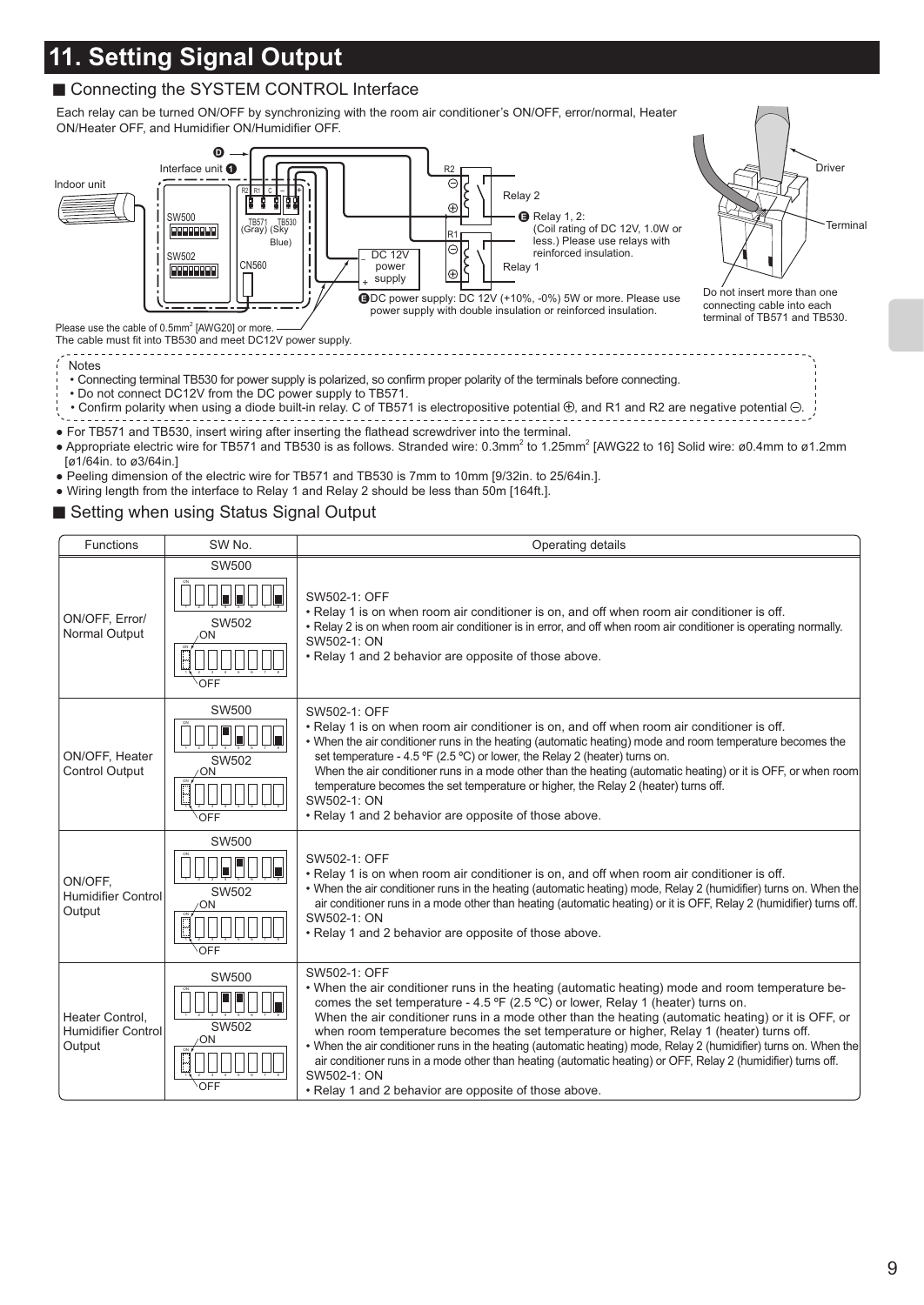## **12. Turn on/off with power**

The room air conditioner turns on when power is supplied.

 When using for the first time, set to the operational status of your choice with the remote controller and leave the power off for 1 minute. \* When not used for a long period of time, you should set to the operational status of your choice again with the remote controller.



| <b>Notes</b>                                                   |  |
|----------------------------------------------------------------|--|
| • The turn on/off with power function cannot be used when      |  |
| connected to multiple outdoor units.                           |  |
| • When starting two or more room air conditioners by using     |  |
| the turn on/off with power function, make the system so they   |  |
| do not recover simultaneously. (To avoid inrush current, start |  |
| sequentially.)                                                 |  |
|                                                                |  |

. . . . . . . . . . . . . . . . . . .

Setting when using Turn on/off with power

| <b>Functions</b>          | SW No.                            | Operating details                                                                                                                                                                                                                                                                                |
|---------------------------|-----------------------------------|--------------------------------------------------------------------------------------------------------------------------------------------------------------------------------------------------------------------------------------------------------------------------------------------------|
| Turn on/off with<br>power | SW500<br>۰ON<br><b>CIN</b><br>OFF | SW500-2: OFF<br>• After the power is supplied, the room air conditioner resumes working in the previous running con-<br>dition. When AUTO RESTART FUNCTION is not set to the room air conditioner, it remains off.<br>SW500-2: ON<br>• The room air conditioner turns on when power is supplied. |

## **13. Interface status monitor**

You can check the status of the interface unit by the LED Fou can check the status of the interface unit by the LED  $\frac{1 \text{ndoor unit}}{1 \text{ndoor unit}}$ 



 Use the table below to check communications. If communications cannot be carried out normally, check that the relevant communications line is not disconnected from the connector or terminal box.

| <b>Functions</b>            | SW No.             | Operating details                                                                                                                                                                                                                                                                                                                                                                                                                                                                                                                                                                                                                                                                                                                                                                                                                                                                                                                                                                                                                                                                               |
|-----------------------------|--------------------|-------------------------------------------------------------------------------------------------------------------------------------------------------------------------------------------------------------------------------------------------------------------------------------------------------------------------------------------------------------------------------------------------------------------------------------------------------------------------------------------------------------------------------------------------------------------------------------------------------------------------------------------------------------------------------------------------------------------------------------------------------------------------------------------------------------------------------------------------------------------------------------------------------------------------------------------------------------------------------------------------------------------------------------------------------------------------------------------------|
| Interface status<br>monitor | SW500<br>ON<br>OFF | SW500-7: OFF<br>• LE501 (Orange): When blinking at an interval of about 1 second, the Interface unit is<br>communicating normally with the room air conditioner. When the lamp<br>is off, the Interface unit is not communicating normally with the room air<br>conditioner.<br>•LE502 (Red): When blinking at an interval of about 1 minute, the Interface unit is<br>communicating normally with the M-NET controller. When the lamp is off, the<br>Interface unit is not communicating normally with the M-NET controller.<br>SW500-7: ON<br>$\bullet$ LE501 (Orange): When blinking at an interval of about 10 second, the Interface unit is<br>communicating normally with the MA remote controller. When the lamp is<br>off, the Interface unit is not communicating normally with the MA remote<br>controller.<br>• LE502 (Red): Extinguished<br>* LE581 (Orange) displays the following status irrespective whether SW500-7 is on or off.<br>• When lit, power is supplied to the MA remote controller from the Interface unit $\bullet$ . When<br>extinguished, power is not supplied. |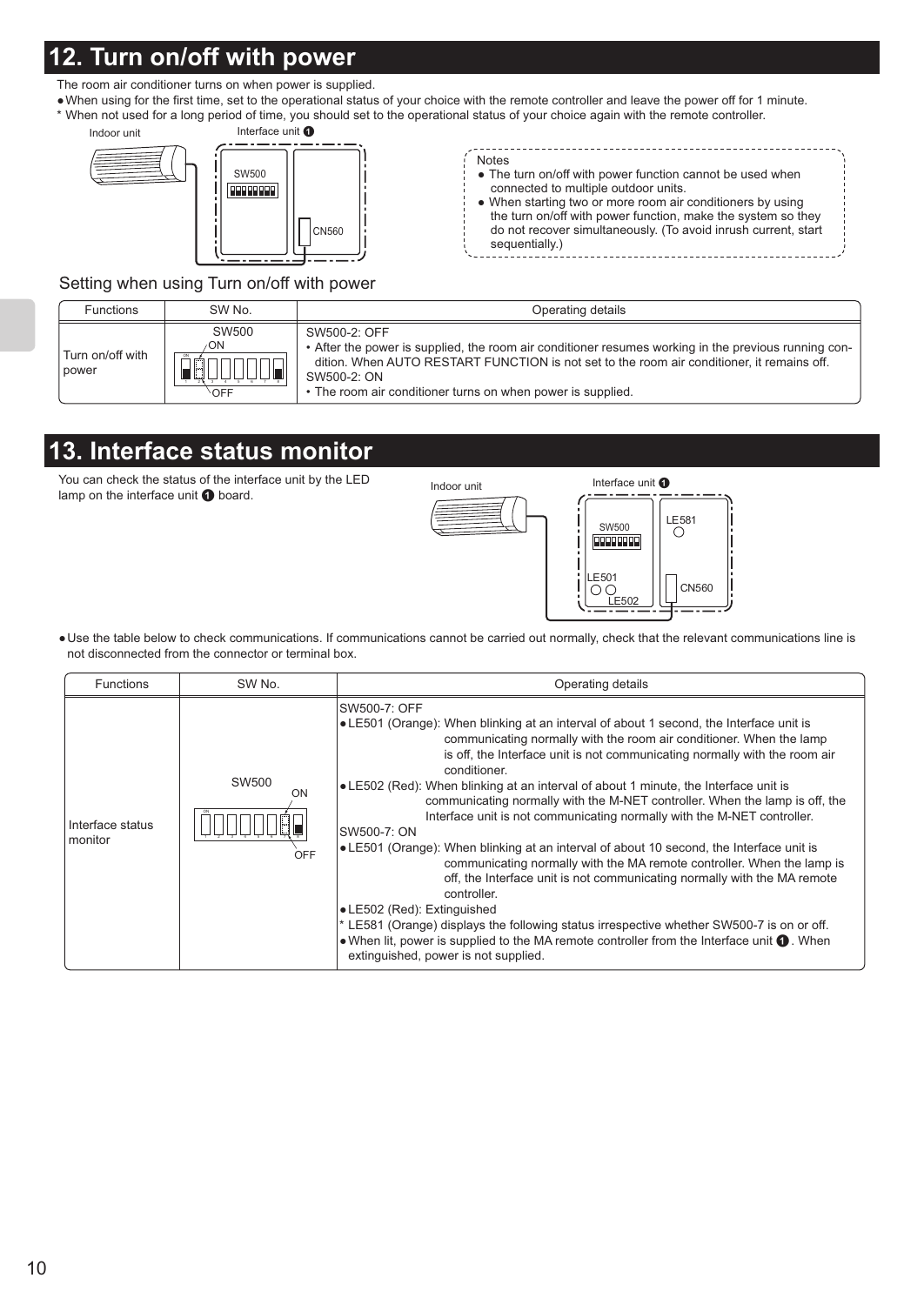## **14. Mounting the SYSTEM CONTROL Interface Unit**

When the interface unit  $\bigcirc$  is mounted above an indoor unit, it should be positioned 40 mm [1-9/16in.] or more away from the unit to ensure

that ceiling grills can be removed.

#### Notes

• The Interface unit  $\bf 0$  should be placed in a location where the connecting cable (5-core) from the interface unit  $\bf 0$  can reach an indoor unit. • The device will not function properly the connecting cable is extended, so the connecting cable (5-core) should no be extended.<br>• Mount the interface unit ❶ securely to a pillar or wall using 2 or more screws ❷.



Attach the connecting cable (5-core) of the interface unit  $\bigcirc$  here. Store extra connecting cable (5-core) in the ductwork space behind the air conditioner.



#### ■ When Mounting Directly to a Wall

Mount the interface unit  $\bigcirc$  case to the wall using the mounting screws  $\bigcirc$ .

> $\sqrt[4]{140}$  mm  $\overline{1}$ -9/16in.] or more

rew for mounting  $\Omega$ Interface unit  $\bullet$  mounting screws

■ When mounting the interface unit inside a ceiling

When mounting the interface unit  $\bigcirc$  inside a ceiling or wall, install an access door to facilitate maintenance.



\* When mounting the interface unit  $\bullet$  using a cushioning material  $\bigcirc$ , be sure to mount it in a location where it will not fall.

## **15. Notes Regarding Use**

The following control information should be thoroughly explained and provided to the users of this device. (Please provide these instructions to the user once the installation is complete.)

This Interface unit @ operates room air conditioners using the controls of a City-Multi or P series, but there are several limitations imposed as a result of the functional differences between room air conditioners and packaged air conditioners.

- 1. When operating the system using a System Controller, MA Remote Controller, or ME Remote Controller these operations will not appear on the display of the wireless remote controller.
- 2. When original dehumidification mode is set with the remote controller attached to the room air conditioner, "Dry" is displayed because there is no mode corresponding to dehumidification on the MA remote controller, ME remote controller, and the system controller.
- 3. Because the temperature range of the room air conditioners is broader than a System Controller, MA Remote Controller, or ME Remote Controller, when the room air conditioners is set to lower than 17°C (63°F) or higher than 30°C (87°F), the temperature display on the a System Controller, MA Remote Controller, or ME Remote Controller will show the minimum or maximum temperature that can be set. (For example, even if the room air conditioner is set to cool a room to 16°C (61ºF), the display on a System Controller, MA Remote controller, or ME Remote Controller may read "17°C (63ºF)").
- 4. Timer operations should be set using only the remote controller that came with the room air conditioners or the a System Controller, MA Remote Controller, or ME Remote Controller. If both are used to set the timer to the same time, the timer will not function properly.
- 5. When "Manual operation prohibited" (ON/OFF, setting temperature, operation mode) is set with the system controller, the corresponding operation by the remote controller attached to the room air conditioner is not accepted, but allowed operation is reflected. A beep sounds during operation to confirm reception.
- 6. A part of functions including the operation of horizontal air blow direction cannot be used from the ME remote controller, the system controller, and the MA remote controller.

### **16. Specifications**

|                        | Input voltage     | 12V   |
|------------------------|-------------------|-------|
| Indoor unit side       | Power consumption | 1.8W  |
|                        | Input current     | 0.15A |
|                        | Input voltage     | 12V   |
| Power supply unit side | Power consumption | 4.8W  |
|                        | Input current     | 0.4A  |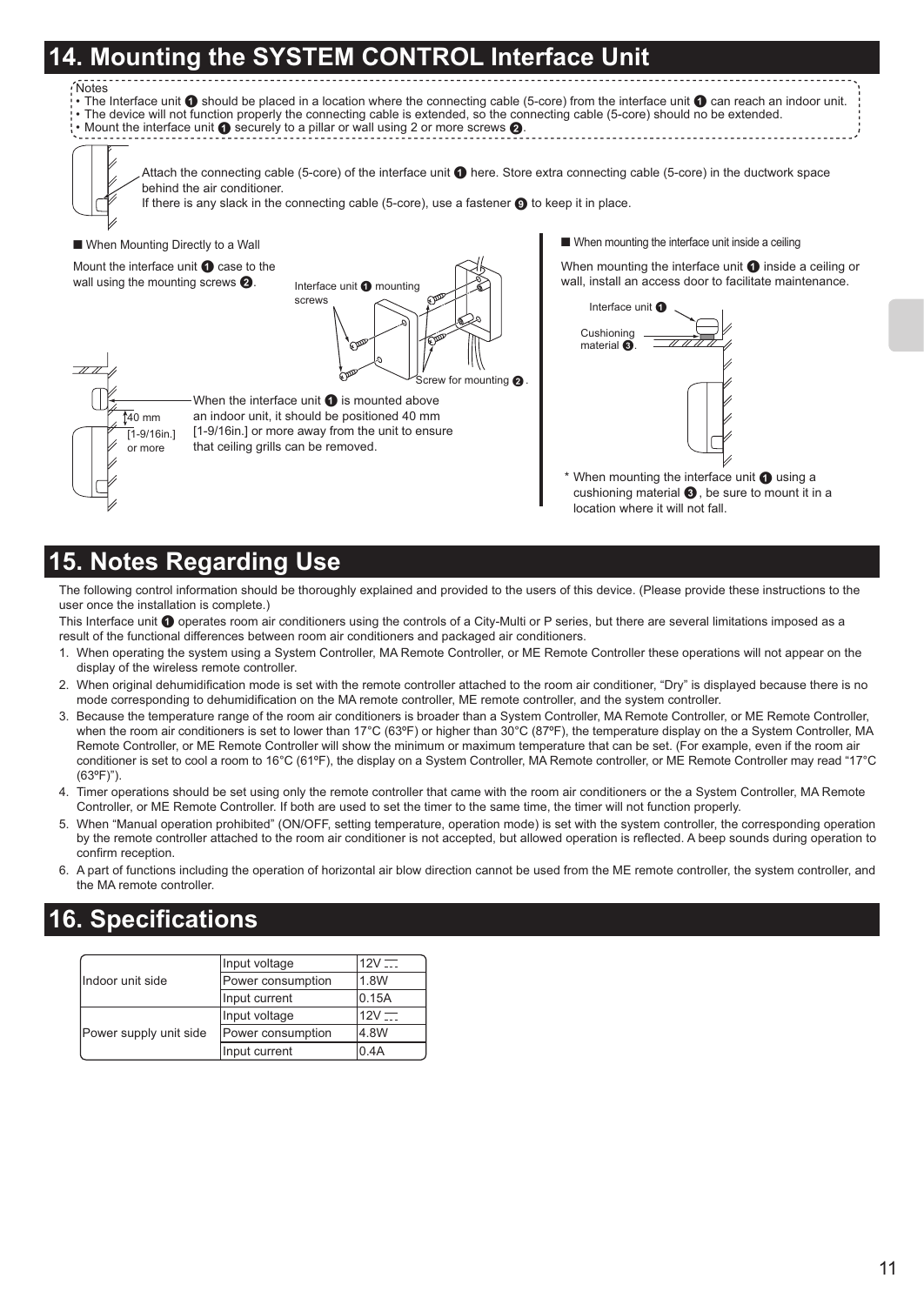### Содержание

- 1. Инструкции по технике безопасности ........................... 112
- 
- 3. Функциональная и электрическая схема
- подключения компонентов интерфейсного блока....113 4. Подробная информация о микропереключателях....114
- 
- 6. Подключение интерфейсного блока управления
- системой к комнатному кондиционеру .......................115
- 7. Подключение интерфейсного блока управления системой ко всем системам (Дополнительная информация по каждой системе приводится в соответствующей инструкции по эксплуатации.).....115
- 8. Подключение к системе M-NET.......................... 9. Подключение к пульту дистанционного управления МА.....117 10. Пульт дистанционного управления................................118 12. Включение/выключение электропитания................. 120 14. Монтаж интерфейсного блока управления системой..... 121
- 

## Общие сведения об интерфейсном блоке управления системой

• Некоторые комнатные кондиционеры нельзя подключать к интерфейсу. Перед подключением комнатного кондиционера убедитесь, что его можно использовать с этим интерфейсом.

### Инструкции по технике безопасности

- Перед началом работы с устройством ознакомьтесь со всеми инструкциями по технике безопасности.
- В данном руководстве приведена важная информация по безопасной эксплуатации. Строго следуйте всем инструкциям.
- По завершении установки интерфейса предоставьте данное руководство по установке пользователю. Доведите до сведения пользователей, что оно должно храниться вместе с инструкцией по эксплуатации комнатных кондиционеров и гарантийными талонами в надежном месте.

## ∕∖∖Предупреждение

(Неправильное обращение с устройством может иметь серьезные последствия, включая травмы или смертельный исход.)

- Пользователям запрещается монтировать интерфейс самостоятельно. Неправильная установка интерфейсного блока в случае сбоя может стать причиной пожара, поражения электрическим током, повреждений устройства или утечки воды. Обратитесь к продавцу, у которого было приобретено данное устройство, или специалисту по монтажу.
- ∎Установка интерфейса должна проводиться строго в соответствии с прилагающимися инструкциями. Неправильная установка интерфейса в случае сбоя может стать причиной пожара, поражения электрическим током и повреждений устройства. ■ Монтируйте устройство на надежных опорах.
- Монтаж устройства на слабых опорах может стать причиной его падения и вызвать повреждения.
- ∎Монтируйте устройство так, чтобы внешняя сила и напряжение кабельной проводки не передавались интерфейсному блоку. Неправильное подключение и монтаж устройства могут привести к разрыву соединения, перегреву, появлению дыма или пожару.
- ∎Крышка интерфейсного блока должна быть надежно закрыта. В противном случае попадание влаги и пыли внутрь может привести к пожару или поражению электрическим током.
- ∎Запрещается подключать интерфейсный блок к источнику напряжения переменного тока.

Подключение блока к источнику напряжения выше номинального может привести к повреждению устройства или пожару.

- ■Для монтажа устройства используйте только компоненты Mitsubishi или других сертифицированных производителей. Неправильная установка интерфейсного блока в случае сбоя может стать причиной пожара, поражения электрическим током, повреждений устройства или утечки воды.
- Электрические работы должны выполняться квалифицированными сотрудниками согласно местным стандартам и инструкциям. приведенным в руководстве по установке.

Несоответствие номинала электрической сети или неправильная установка может стать причиной пожара или поражения электрическим током.

- ■Запрещается использовать данное устройство людям (включая детей) с ограниченными физическими, сенсорными или интеллектуальными возможностями или с недостатком опыта и знаний, исключая случаи, когда они работают под присмотром или были проинструктированы об использовании устройства лицом, отвечающим за технику безопасности.
- Не разрешайте детям играть с устройством.
- Прибор соответствует части 15 Правил Федерального агентства по связи США. Эксплуатация устройства определяется следующими условиями: (1) данное устройство не может создавать вредные помехи, и (2) оно должно принимать любые вредные помехи, включая помехи, которые могут привести к неполадкам в работе.
- Данное цифровое оборудование класса В соответствует требованиям канадского промышленного стандарта ICES-003.

### **/!\Осторожно**

(Неправильное обращение с устройством может иметь серьезные последствия, включая травмы или повреждение здания.)

∎Для предотвращения повреждения устройства из-за статического электричества прикоснитесь к металлическому предмету, чтобы снять электростатический заряд до использования интерфейсного блока.

Статическое электричество от человеческого тела может привести к повреждению интерфейсного блока.

∎Не устанавливайте интерфейсный блок в местах, где много пара, например в ванной.

Его не следует устанавливать также в местах, в которых имеются брызги воды или возможно образование конденсата на стенах. Монтаж устройства в таких местах может привести к поражению электрическим током или обрыву соединения.

∎Не монтируйте интерфейсный блок в местах, которые не защищены от прямого солнечного света, или в которых температура окружающей среды больше 40°С или меньше 0°С. Прямые солнечные лучи, а также высокая или низкая температура окружающей среды могут привести к деформации или повреждению блока интерфейса.

■Запрещается использовать интерфейсный блок в специальных окружающих средах.

Использование устройства в местах с большим содержанием масла (например, машинного масла), пара или паров серы может привести к значительному снижению эффективности работы устройства или повреждению его деталей.

∎Перед выполнением работ по монтажу устройства и проводке кабеля выключите питание подключенного оборудования. Если питание подключенного оборудования не будет выключено, это может привести к неправильной работе или повреждению интерфейсного блока или подключенного оборудования.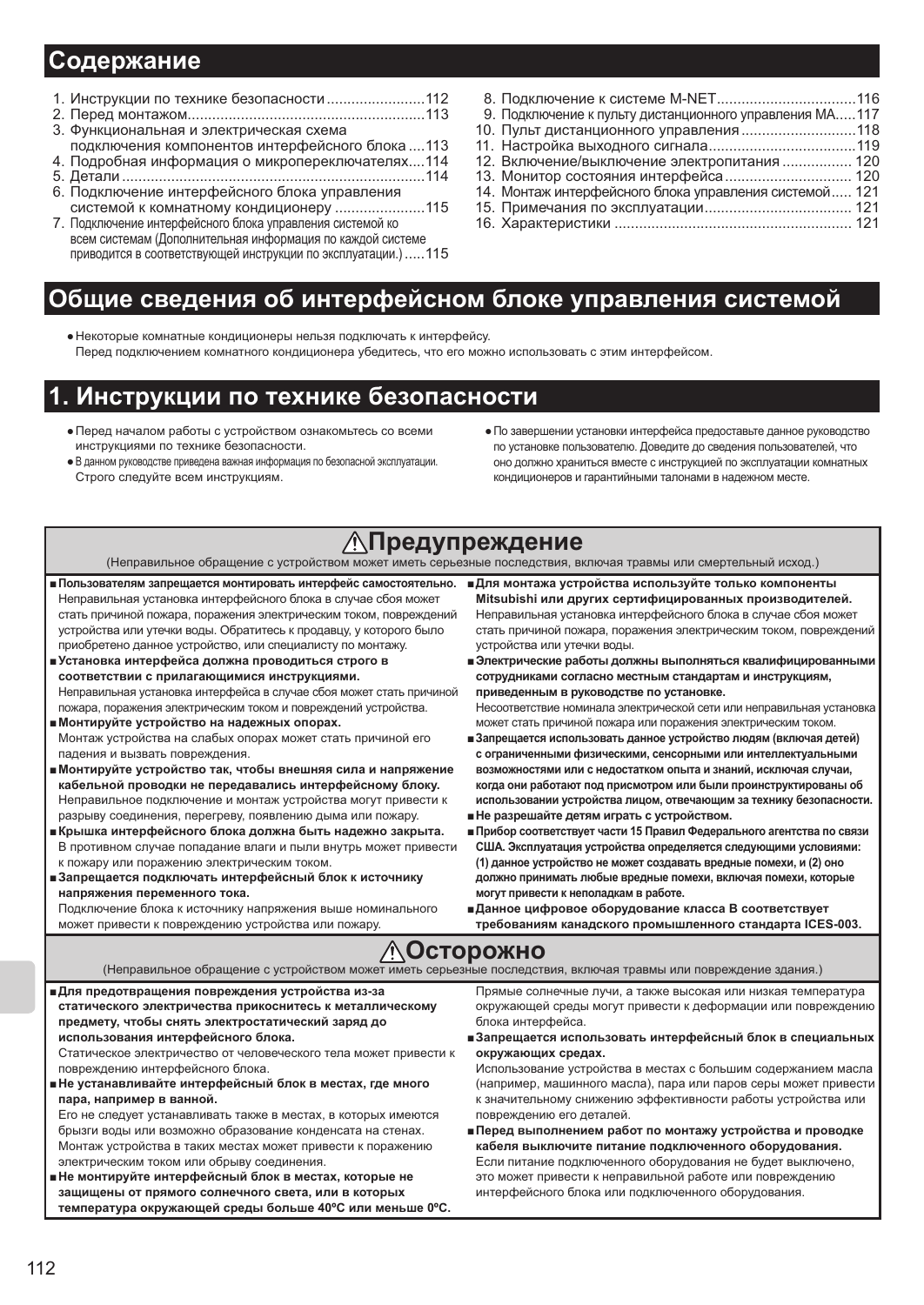### 2. Перед монтажом

#### Использование интерфейсного блока управления системой.

#### **∎Функции**

#### Подключение с помощью системы M-NET (Рис. 2-1)

Комнатным кондиционером можно управлять централизованно или с помощью системного контроллера M-NET.

#### Использование в качестве проводного пульта дистанционного управления (Рис. 2-2)

Пульт дистанционного управления МА можно использовать в качестве проводного пульта дистанционного управления.

#### Дистанционное управление (Рис. 2-3)

Контактные сигналы позволяют вводить сигналы включения/выключения, запрета/разрешения операций и нагрева/охлаждения.

#### Вывод индикатора состояния (Рис. 2-4)

Можно одновременно выводить сигналы состояния включения/отключения, сигналы состояния ошибки/нормальной работы, сигналы состояния включения/отключения нагревателя и увлажнителя.

#### ■Примерная конфигурация системы



![](_page_12_Figure_13.jpeg)

- 1) Системный контроллер и т. д. 2 Интерфейсный блок
- управления системой
- **3** Внутренний блок 4) Пульт дистанционного управления МА

5 Контактная точка

- 6 Реле
- (7) Катушка
- (8) Блок питания линии передачи платы M-NET
- **9** Внешний источник питания постоянного тока 12 В

### 3. Функциональная и электрическая схема подключения компонентов интерфейсного блока

![](_page_12_Figure_23.jpeg)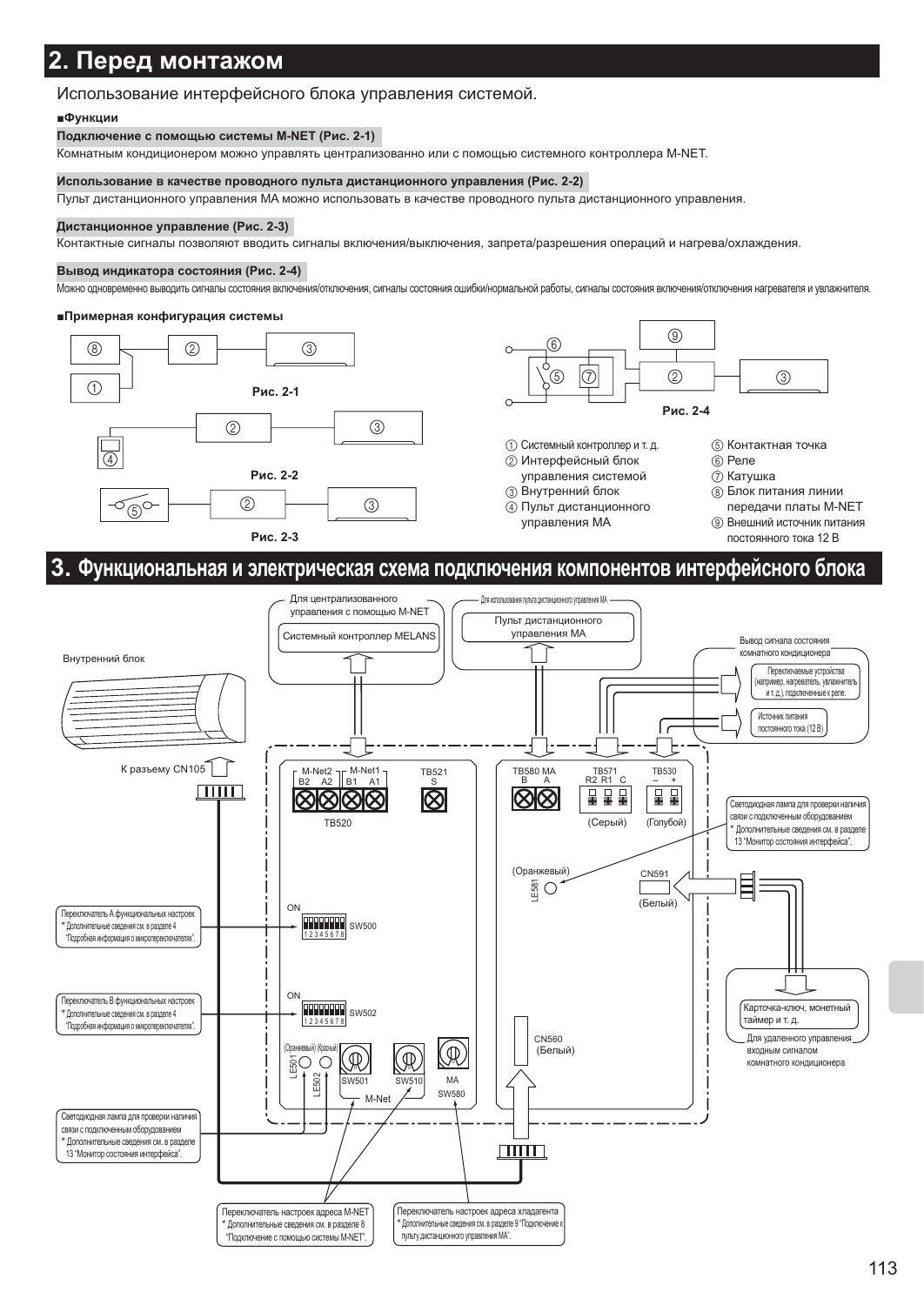## 4. Подробная информация о микропереключателях

| Функции                    | Номер переключателя | Функции                                                                                                                                                                   | ОГГ (ВЫКЛ.) (Заводская настройка)                                                                                                                                                          | ON (BKJI.)                                                                                                                                                                                            | См. раздел      |
|----------------------------|---------------------|---------------------------------------------------------------------------------------------------------------------------------------------------------------------------|--------------------------------------------------------------------------------------------------------------------------------------------------------------------------------------------|-------------------------------------------------------------------------------------------------------------------------------------------------------------------------------------------------------|-----------------|
|                            | SW500-1             | Не используется                                                                                                                                                           | (Установлено на ОFF (ВЫКЛ.))                                                                                                                                                               |                                                                                                                                                                                                       |                 |
|                            | SW500-2             | Включение/выключение электропитания                                                                                                                                       | Недоступно                                                                                                                                                                                 | Доступно                                                                                                                                                                                              | $\overline{12}$ |
|                            | SW500-3             | Датчик температуры в<br>помещении                                                                                                                                         | Внутренний блок                                                                                                                                                                            | Пульт дистанционного управления МА                                                                                                                                                                    | 9               |
|                            | SW500-4             | Настройка вывода                                                                                                                                                          |                                                                                                                                                                                            | Переключение вывода сигналов состояния включения/отключения, сигналов состояния ошибки/                                                                                                               | 11              |
| Переключа-                 | SW500-5             |                                                                                                                                                                           | нормальной работы, сигналов состояния включения/отключения нагревателя и увлажнителя.                                                                                                      |                                                                                                                                                                                                       |                 |
| тель А функ-<br>циональных | SW500-6             | Настройка ввода                                                                                                                                                           | Ввод сигналов состояния включения/<br>отключения и запрета/разрешения операции                                                                                                             | Ввод сигналов состояния включения/<br>отключения и нагрева/охлаждения                                                                                                                                 | 10              |
| настроек                   | SW500-7             | Включение<br>отображения<br>СОСТОЯНИЯ<br>интерфейсного блока                                                                                                              | LE501: Подтверждение наличия связи<br>с внутренним блоком<br>LE502: Подтверждение наличия<br>связи с M-NET<br>LE581: Подтверждение подачи питания на<br>пульт дистанционного управления МА | LE501: Подтверждение наличия связи<br>с пультом дистанционного<br>управления МА<br>LE502: Светодиодная лампа не горит<br>LE581: Подтверждение подачи питания на<br>пульт дистанционного управления МА | 13              |
|                            | SW500-8             | Не используется                                                                                                                                                           | (Установлено на ОГГ (ВЫКЛ.))                                                                                                                                                               |                                                                                                                                                                                                       |                 |
|                            | SW502-1             | Переключение вывода                                                                                                                                                       | Вывод постоянного тока 12 В при<br>работе, возникновении ошибки и т. д.                                                                                                                    | Вывод постоянного тока 12 В при<br>остановке, нормальной работе и т. д                                                                                                                                | 11              |
|                            | SW502-2             | Режим ввода                                                                                                                                                               | Контакт уровня                                                                                                                                                                             | Импульсный контакт                                                                                                                                                                                    | 10              |
|                            | SW502-3             | Задание диапазона<br>запрещенных операций с<br>помощью контактной точки                                                                                                   | Системный контроллер M-NET<br>Разрешено включение/выключение (ON/OFF)                                                                                                                      | Операция включения/выключения (ON/OFF)<br>системного контроллера M-NET запрещена                                                                                                                      | 10 <sup>1</sup> |
| Переключа-<br>тель В функ- | SW502-4             | Режим ввода для<br>Переключение контакта уровня<br>режима ввода<br>Режим ввода для<br>импульсного контакта                                                                | Работа и эксплуатация оборудования<br>запрещены замыканием накоротко<br>контакта уровня<br>Операция включения/выключения (ON/OFF)<br>инвертируется при нажатии импульсного контакта        | Работа и эксплуатация оборудования<br>запрещены открытием контакта<br><b>УРОВНЯ</b><br>ON (ВКЛ.) или OFF (ВЫКЛ.) независимо от того,<br>сколько раз нажимается импульсный контакт                     | 10 <sup>1</sup> |
| циональных<br>настроек     | SW502-5             | Этот режим запрещен<br>при работе с помощью<br>контактной точки                                                                                                           | Состояние до запрета операции с<br>помощью контактной точки                                                                                                                                | Остановка работы кондиционера                                                                                                                                                                         | 10              |
|                            | SW502-6             | Этот режим отменяется<br>при запрещении работы с<br>помощью контактной точки                                                                                              | Состояние до отмены запрета операции с<br>помощью контактной точки                                                                                                                         | Остановка работы кондиционера                                                                                                                                                                         | 10 <sup>1</sup> |
|                            | SW502-7             | Не используется                                                                                                                                                           | (Установлено на ОFF (ВЫКЛ.))                                                                                                                                                               |                                                                                                                                                                                                       |                 |
|                            | SW502-8             | Задается, если устройства серии Р<br>используются в той же самой группе<br>(только при выполнении групповой<br>операции с помощью пульта<br>Дистанционного управления МА) | Не используются                                                                                                                                                                            | Используются                                                                                                                                                                                          | 9               |

## 5. Детали

|   | Принадлежность                                            |  |   |   |                                                                                                                       |   |                |                       |                                                                                               |   |
|---|-----------------------------------------------------------|--|---|---|-----------------------------------------------------------------------------------------------------------------------|---|----------------|-----------------------|-----------------------------------------------------------------------------------------------|---|
| O | Интерфейсный блок<br>[с 5-жильным соединительным кабелем] |  |   | ❺ | Монтажные зажимы<br>шнура (средние)                                                                                   | ⊝ | 4              | $\boldsymbol{\Theta}$ | Зажимы (для соединения<br>токоподводящих проводов)                                            | 5 |
| 2 | Винты для монтажа<br>$3.5 \times 12$                      |  | 2 | 0 | Монтажные зажимы<br>шнура (большие)                                                                                   |   | 3              | ◍                     | 3-жильные<br>токопроводящие провода                                                           |   |
| 0 | Амортизационный<br>материал (с адгезивом)                 |  |   | ➊ | Винты для монтажа $3.5 \times 12$ $\bigcirc$ .<br>• и • (Использовать при креплении<br>зажимов к интерфейсному блоку) |   | $\overline{4}$ | ⋒                     | Винты для монтажа 4 × 10 5<br>(Использовать при креплении рядом<br>с комнатным кондиционером) |   |
| Ø | Монтажные зажимы<br>шнура (малые)                         |  | 2 | 0 | Кабельные стяжки                                                                                                      | 的 | 9              | ®                     | Винты для монтажа 4 х 16 6<br>(Использовать при сборе деталей<br>комнатного кондиционера)     |   |

|   | I Iеред началом монтажа подготовьте следующие компоненты                                            |                                                                                                                                                                                                                                                                                                                                                                                                                                                                   |  |  |  |  |
|---|-----------------------------------------------------------------------------------------------------|-------------------------------------------------------------------------------------------------------------------------------------------------------------------------------------------------------------------------------------------------------------------------------------------------------------------------------------------------------------------------------------------------------------------------------------------------------------------|--|--|--|--|
| ☎ | Кабель связи M-NET                                                                                  | 2-жильные экранированные кабели CVVS/CPEVS, 1, 25 мм <sup>2</sup> или больше. *<br>• При перекрестном подключении проводов к одной клеммной коробке используется кабель диаметром 1,25 мм <sup>2</sup> .<br>Кабель CPEVS: с полиэтиленовой изоляцией, в поливинилхлоридной оплетке, экранированный кабель связи<br>Кабель CVVS: с полиэтиленовой изоляцией, в поливинилхлоридной оплетке, экранированный кабель управления<br>РЕ: полиэтилен PVC: поливинилхлорид |  |  |  |  |
| ◉ | Кабель пульта дистанционного<br>управления (для подключения пульта<br>дистанционного управления ME) | 2-жильные экранированные кабели CVVS/CPEVS *<br>• Если расстояние до интерфейсного блока $\bigoplus$ меньше 10 м: 0,3 мм <sup>2</sup> или больше. *<br>• Если расстояние до интерфейсного блока $\bigcirc$ не меньше 10 м: 1,25 мм <sup>2</sup> или больше. *                                                                                                                                                                                                     |  |  |  |  |
| Θ | Кабель пульта дистанционного<br>управления (для подключения пульта<br>дистанционного управления МА) | 2-жильный кабель в оболочке диаметром от 0,3 мм <sup>2</sup> до 1,25 мм <sup>2</sup> *                                                                                                                                                                                                                                                                                                                                                                            |  |  |  |  |
| 0 | Сигнальный кабель<br>(используется также в качестве<br>удлинителя)                                  | Кабель в оболочке диаметром от 0,3 мм <sup>2</sup> или больше. *<br>• Для дистанционного управления: кабель-удлинитель в свинцовой оболочке $\textcircled{\tiny{D}}$<br>• Для выходного сигнала состояния: кабель для подключения реле или кабель для источника питания постоянного тока                                                                                                                                                                          |  |  |  |  |
| A | Прочие изделия, приобретаемые отдельно                                                              | Подготовьте в достаточном количестве все приобретаемые отдельно компоненты, необходимые для системы.                                                                                                                                                                                                                                                                                                                                                              |  |  |  |  |
|   |                                                                                                     | * Используйте кабели с дополнительной изоляцией.                                                                                                                                                                                                                                                                                                                                                                                                                  |  |  |  |  |

Используйте провода с большей изоляцией, чем МАКС. напряжение.

МАКС. напряжение определяется в соответствии с законами страны, где используется данный интерфейс.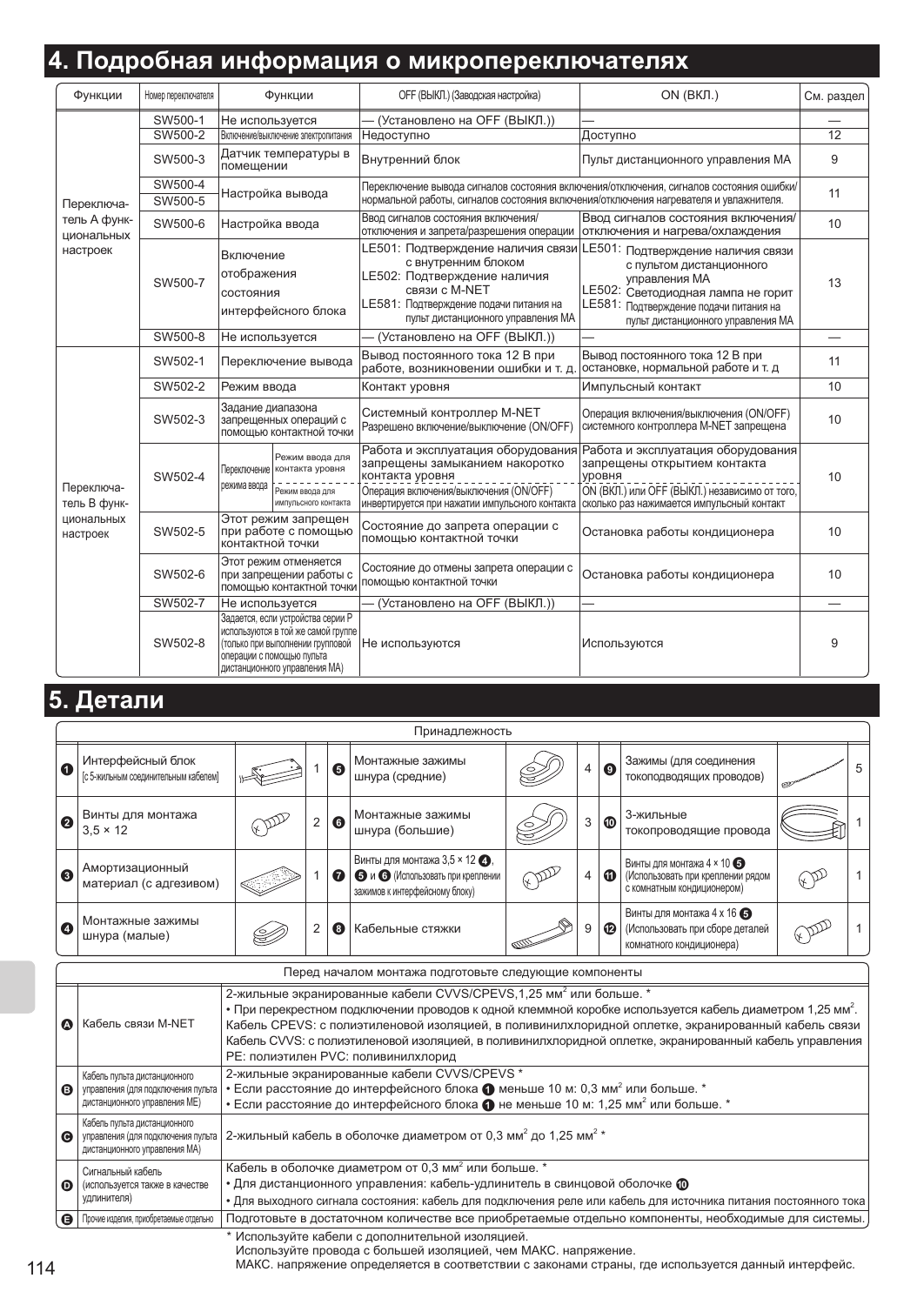### ]одключение интерфейсного блока управления системой к комнатному кондиционер

• Соедините интерфейсный блок • и панель управления внутренним прибором комнатного кондиционера 5-жильным соединительным кабелем, входящим в комплект поставки интерфейса •

| Тонкая часть соединительного кабеля                                                                                                                                                                                            |                                                        |                                                                                                                                                                                      |
|--------------------------------------------------------------------------------------------------------------------------------------------------------------------------------------------------------------------------------|--------------------------------------------------------|--------------------------------------------------------------------------------------------------------------------------------------------------------------------------------------|
| Проверьте состояние провода и защитной<br>Комнатный кондиционер<br>оболочки кабеля, клиент не касался их.<br>Панель управления<br>CN1051                                                                                       | Интерфейсный блок •<br>Разъем                          | Предупреждение                                                                                                                                                                       |
| Внутренним<br>(CN92)<br>прибором<br>Подсоедините 5-жильный соединительный кабель, входящий <sup> </sup><br>в комплект поставки интерфейса, • к разъему CN105 панели<br>управления внутренним прибором комнатного кондиционера. | подключения<br>Толстая часть<br>соединительного кабеля | Надежно закрепите<br>соединительный кабель в нужном<br>месте. В противном случае<br>есть вероятность поражения<br>электрическим током, пожара или<br>неправильной работы устройства. |
| • 5-жильный соединительный кабель комнатного кондиционера должен подсоединяться в соответствии с инструкцией по монтажу.                                                                                                       |                                                        |                                                                                                                                                                                      |
| Примечания<br>• Удлинение или укорачивание 5-жильного соединительного кабеля, выходящего из интерфейсного<br>блока, • может привести к неисправности. Также необходимо держать 5-жильный соединительный                        |                                                        |                                                                                                                                                                                      |

- кабель как можно дальше от электрических проводов и провода заземления. Не скручивайте их вместе.
- Для защиты панели от повреждения из-за статического электричества перед началом
- использования устройства необходимо всегда снимать электростатический заряд.

. Подключение интерфейсного блока управления системой ко всем системам и продключение интерфейсного блока управления системой ко всем системам

- Зафиксируйте монтажный зажим шнура винтами  $\bigcirc$   $\bigcirc$  в соответствии с толщиной соединительного кабеля, применяемого для определенной системы. Закрепите кабельную стяжку согласно указаниям на рисунке во избежание нежелательного смещения соединительного кабеля.
- 5-жильный соединительный кабель комнатного кондиционера необходимо закрепить на кондиционере или рядом с ним.

![](_page_14_Figure_9.jpeg)

• Перед включением электропитания настройте микропереключатель компонента интерфейса ( (SW500, SW502) и поворотный переключатель (SW501, SW510, SW580).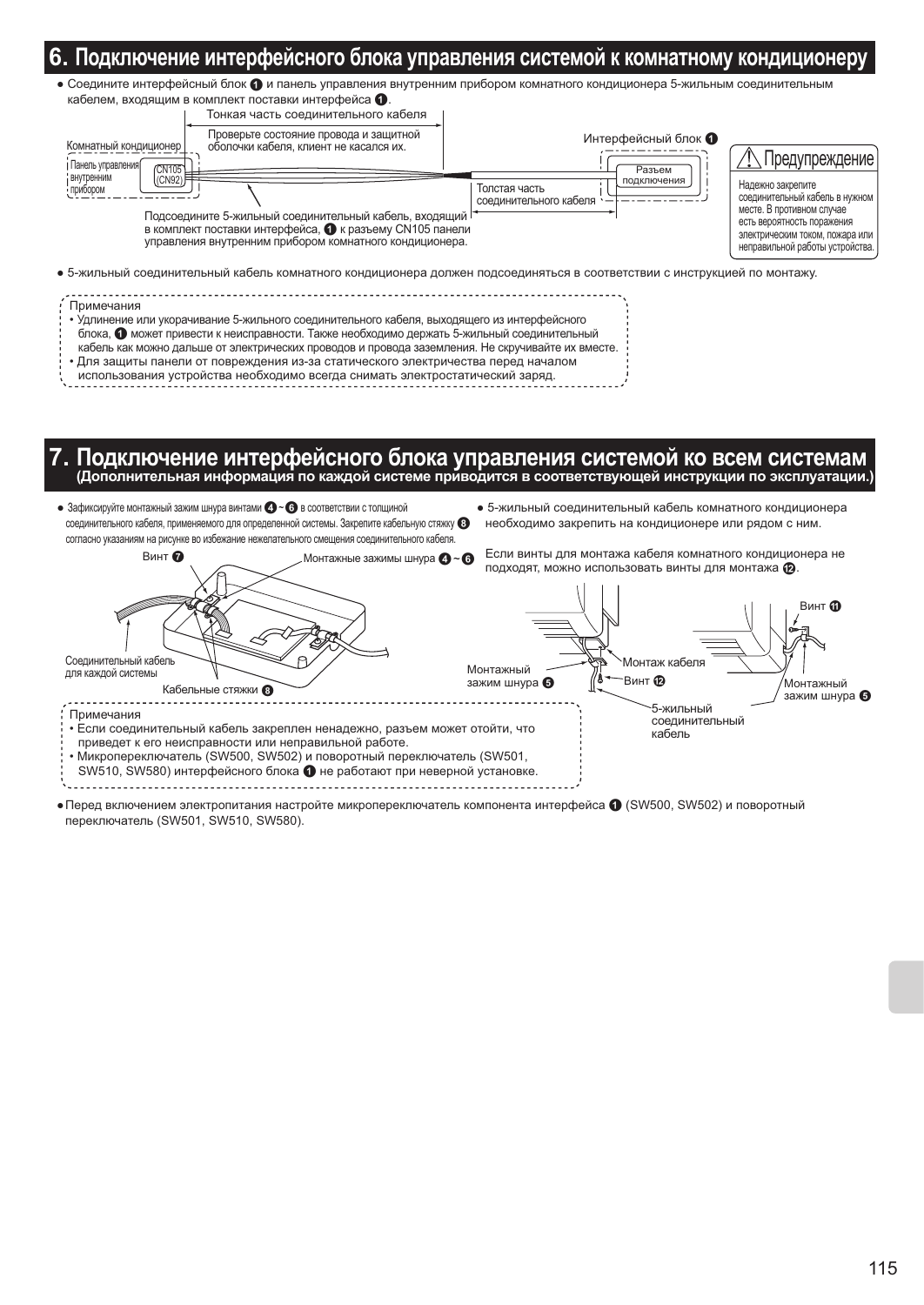## **Подключение к системе M-NET**

### ■ Подключение кабеля M-NET к интерфейсному блоку управления системой

Комнатным кондиционером можно управлять централизованно или с помощью системного контроллера M-NET.

![](_page_15_Figure_3.jpeg)

- Для подключения к системному контроллеру и к пульту дистанционного управления МЕ подсоедините кабель связи М-NET @ или кабель пульта дистанционного управления МЕ В к ТВ520. (Полярность не имеет значения.) Подсоедините 2-жильный кабель связи к А1/В1 или А2/В2. (Можно подключить его к любому из этих устройств.)
- Подключайте экранированные части каждого соединительного кабеля перекрестно с помощью терминала S только при перекрестном подключении соединительных кабелей.  $\Omega$ . • После завершения подключения кабельной проводки надежно соедините с помощью любого монтажного зажима шнура ( 3 и закрепите кабельную стяжку @ согласно указаниям на рисунке.

![](_page_15_Figure_6.jpeg)

- Запрещено помещать в одну группу серии City Multi и P.
- Выполнить тестовую проверку с пульта дистанционного управления МЕ или системного контроллера нельзя.

### ■ Настройка переключателей при подключении M-NET

| Номер переключателя | Адрес                                                                     | Комментарии                                                                                                                                                                                                                                                     |
|---------------------|---------------------------------------------------------------------------|-----------------------------------------------------------------------------------------------------------------------------------------------------------------------------------------------------------------------------------------------------------------|
| SW510<br>SW501      | Адрес M-NET<br>Значения, кратные 10 Значения, кратные 1<br>SW501<br>SW510 | SW510 задает значения адресации в десятках, а SW501 — в единицах.<br>(Можно задать адрес от 01 до 50.)<br>Например, чтобы настроить устройство на адрес 25, переведите SW510 в положение "2", а SW501 — в положение "5".<br>* На рисунке слева показан адрес 1. |
| SW580               | Адрес хладагента<br><b>SW580</b>                                          | Если пульт дистанционного управления МА не используется, для адреса хладагента (SW580)<br>задайте значение "1".                                                                                                                                                 |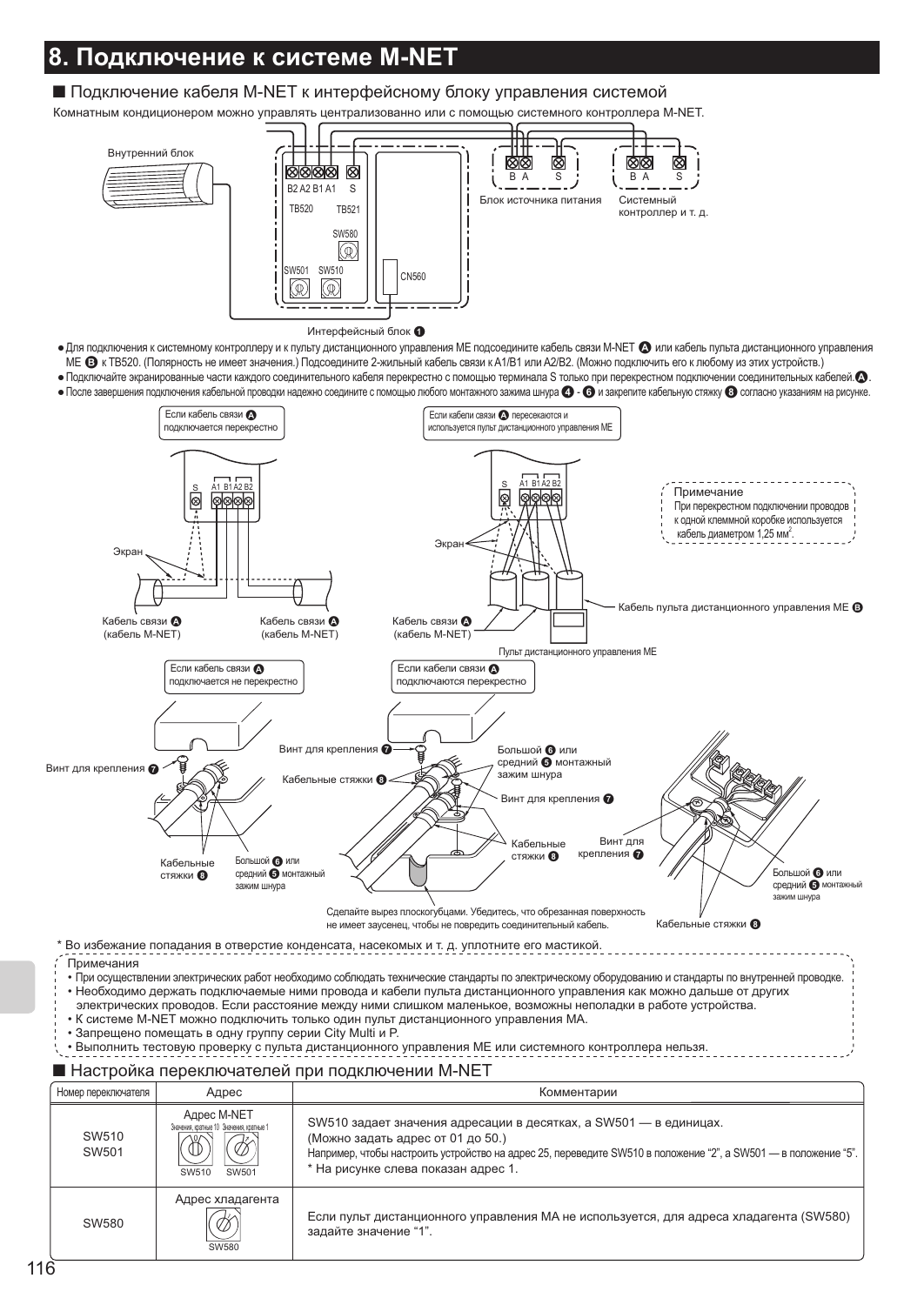### Подключение к пульту дистанционного управления МА

![](_page_16_Figure_1.jpeg)

### ■ Настройка переключателей при подключении пульта дистанционного управления МА

#### • Настройка адреса хладагента

| Номер переключателя | Адрес хладагента                               | Комментарии                                                                                                                                                                                                                                                                                                          |
|---------------------|------------------------------------------------|----------------------------------------------------------------------------------------------------------------------------------------------------------------------------------------------------------------------------------------------------------------------------------------------------------------------|
| SW580               | Иожно задать адрес от 0 до 15<br>$\mathcal{B}$ | Установите адрес хладагента "0" для блока питания пульта дистанционного управления МА.<br>При использовании группы из двух или более комнатных кондиционеров для разных<br>кондиционеров установите различные адреса хладагента.<br>* Значения поворотного переключателя A-F соответствуют адресам хладагента 10-15. |

• Настройка положения датчика температуры в помещении

| Функции                                       | Номер переключателя                | Дополнительная информация по работе                                                                                                                                                                                                                        |
|-----------------------------------------------|------------------------------------|------------------------------------------------------------------------------------------------------------------------------------------------------------------------------------------------------------------------------------------------------------|
| Датчик<br>температуры в<br><b>І помешении</b> | SW500<br>.on (вкл.)<br>OFF (ВЫКЛ.) | SW500-3: OFF (ВЫКЛ.)<br>Температура в помещении определяется с помощью датчика температуры приточного воздуха устройства.<br>SW500-3: ON (ВКЛ.)<br>Температура в помещении определяется с помощью датчика температуры пульта<br>дистанционного управления. |

•Задается, если устройства серии Р используются в той же самой группе (только при выполнении групповой операции с помощью пульта дистанционного управления МА)

| Функции                                                     | Номер переключателя            | Дополнительная информация по работе                                                                                                                                                                                               |
|-------------------------------------------------------------|--------------------------------|-----------------------------------------------------------------------------------------------------------------------------------------------------------------------------------------------------------------------------------|
| Устройства серии Р<br>используются в той<br>же самой группе | SW502 ON (BKJ.)<br>OFF (ВЫКЛ.) | SW502-8: ОFF (ВЫКЛ.)<br>Установлено на ОГГ (ВЫКЛ.), если устройства серии Р не используются в той же самой группе.<br>SW502-8: ON (ВКЛ.)<br>Установлено на ОН (ВКЛ.), если устройства серии P используются в той же самой группе. |

помощью системного контроллера M-NET.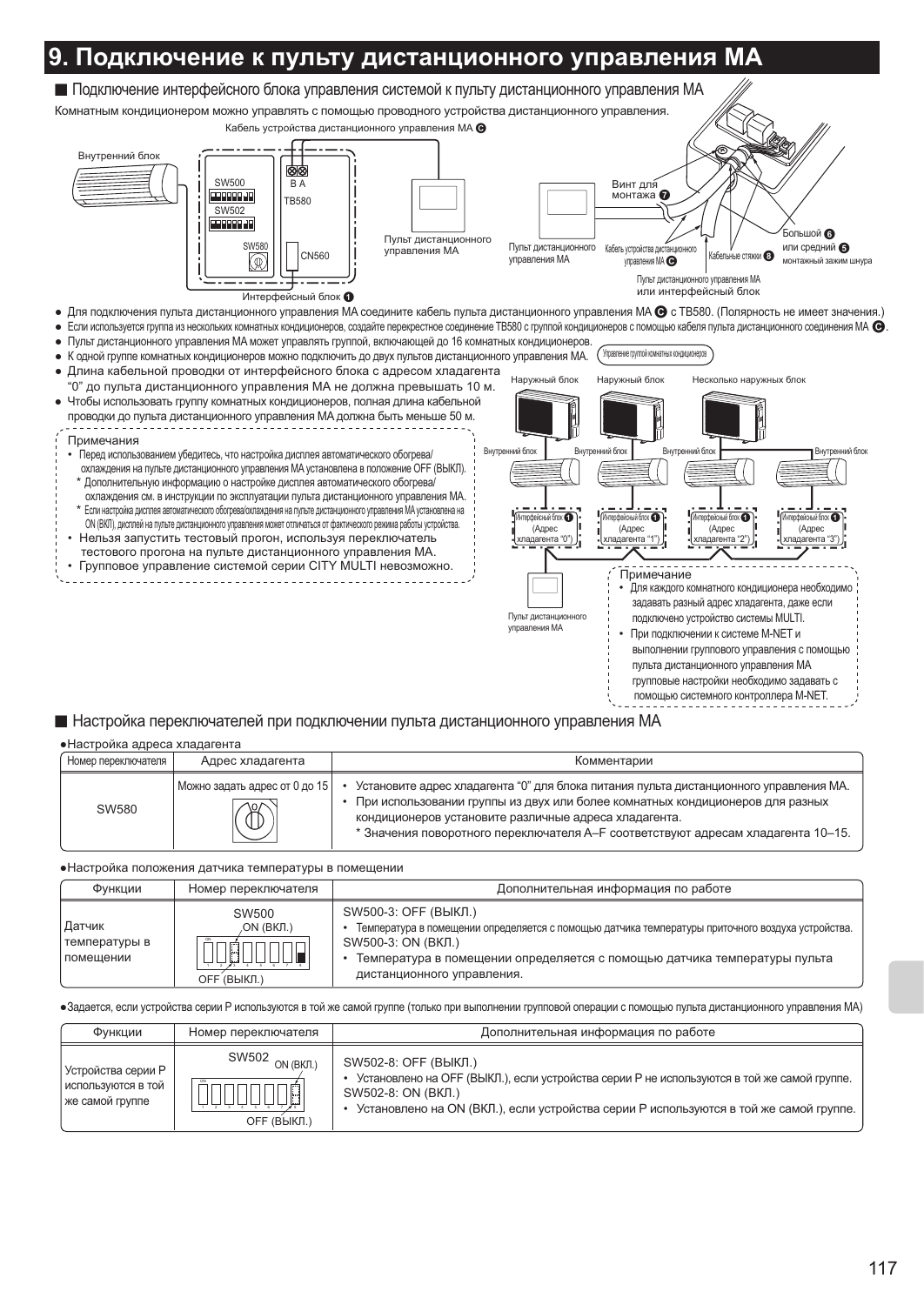#### 0. Пульт дистанционного управления ■ Подключение интерфейсного блока управления системой Можно включить/выключить комнатный кондиционер, запретить/разрешить ручные операции или Сигнальный кабель П ввести сигнал состояния нагрева/охлаждения с помощью переключателя ON/OFF (ВКЛ./ВЫКЛ.). • Переключатели Переключатель 1, Переключатель 2 Интерфейсный блок • Внутренний блок (использовать при напряжении постоянного гока 12 В и токе от 0,5 до 2,0 мА) **CN591 SW500**  $3|2|1$ 00000000 Полключение в интерфейсном блоке Переключатель 1 **SW502**  $2N560$ Кабельные стяжки В **Dooppool** Reads Токоподводящий провод Ф Переключатель 2 Подключение карточки-ключа/монетного таймера Интерфейсный блок • • Соедините разъем CN591 с переключателями Переключатель 1 и Переключатель 2, как показано на рисунке выше. Внутренний блок • Подключите входящий в комплект 3-жильный токоподводящий провод CN591 **@** к разъему CN591 интерфейсного блока. Изолировать SW500  $3|2|1$ • Подключите входящий в комплект 3-жильный токоподводящий провод  $\Phi$  к **FORDPRIE** соединительному кабелю • интерфейсного блока •, как показано на рисунке справа. CN560  $SMSO2$ • Длина кабельной проводки от платы интерфейса до переключателей Переключатель 1 и Переключатель 2 должна быть меньше 50 м. **SINTER Footback** • Приобретите и подключите локально часть пульта дистанционного управления, включающую переключатели. • Для каждого типа соединения см. раздел "Настройка переключателей при использовании пульта дистанционного управления".  $\theta$ Переключатель 2 ്ര \* При использовании карточки-ключа или монетного таймера соедините так, как показано на рисунке справа. (Карточка-ключ/ монетный таймер) ■ Настройка переключателей при использовании пульта дистанционного управления (выберите номер от 1 до 5 и настройку) \* Настройте № 1, № 6 и № 7 при использовании карточки-ключа/монетного таймера.  $N<sub>0</sub>$ Функции Номер переключателя Описание настройки Дополнительная информация по работе Устройство включено, если переключатель Переключатель 1 замкнут накоротко, и отключено, если он разомкнут. **SW500** Переключатель 1: Коричневый (Независимо от положения переключателя Переключатель 1 наивысший приоритет имеет последняя операция.) ON/OFF (BKJI./BЫKJI.) ON/OFF H H Красный (ВКЛ./ВЫКЛ.) Ручные операции  $\overline{2}$ Если переключатель SW502-4 включен, размыкание и замыкание накоротко переключателей 1 Оранжевый Переключатель 1 и Переключатель 2 приводит к их работе в обратном порядке. запрешены/разрешень SW502  $\sqrt{3}$ Переключатель 2-\*Если ручные операции запрещены, то включение/выключение беспроводного пульта (Контакт уровня) Ручные операции  $C<sub>N591</sub>$ 88000 дистанционного управления и пультов дистанционного управления МА и МЕ запрещено. запрещены/разрешень (Использование переключателя Переключатель 1 и системного контроллера M-NET разрешено.) **SW500** При каждом нажатии Переключатель 1 состояние ON/OFF (ВКЛ./ВЫКЛ.) изменяется на противоположное. Переключатель 1 ON/OFF (BKJI./BЫKJI.) .<br>Копичневый Независимо от положения переключателя Переключатель 1 наивысший приоритет имеет последняя операция. ON/OFF При каждом нажатии переключателя Переключатель 2 его состояние (ВКЛ./ВЫКЛ.) Ручные операции **Срасный**  $\overline{2}$ меняется с "Ручная операция запрещена" \* на "Ручная операция разрешена" запрещены/разрешень SW502 Onavyerky 1 Переключатель 2: \*Если ручные операции запрещены, то включение/выключение беспроводного пульта  $\overline{\mathbf{3}}$ (Импульсный контакт) Ручные операции 屲 дистанционного управления и пультов дистанционного управления МА и МЕ запрещено. UU I CN591 запрещены/разреше (Использование переключателя Переключатель 1 и системного контроллера M-NET разрешено.) Устройство включено, если переключатель Переключатель 1 замкнут накоротко, и отключено, если он разомкнут.  $SWSO$ Переключатель 1: Если переключатель Переключатель 2 замкнут накоротко, переключатель Переключатель 1 включен Коричневый ON/OFF (BKJI./BЫKJI.) ON/OFF (удаленные операции), \* а если он разомкнут - Переключатель 1 выключен (ручные операции). Красный (ВКЛ./ВЫКЛ.) Удаленная операция Если переключатель SW502-4 включен, размыкание и замыкание накоротко переключателей 3 **Оранжевый** Ручная операция Переключатель 1 и Переключатель 2 приводит к их работе в обратном порядке. SW502 Переключатель 2: \*Если используются удаленные операции, то включение/выключение (Контакт уровня) Удаленная операция 7 F F 5 F CN591 беспроводного пульта дистанционного управления, пультов дистанционного Ручная операция управления МА и МЕ и системного контроллера M-NET запрещено. SW500 Устройство включено независимо от того, сколько раз нажимается переключатель Переключатель 1. Коричневыі **JUDENE** Переключатель 1 Устройство выключено независимо от того, сколько раз нажимается переключатель Переключатель 2. Красный ON, OFF (BKJI., BЫKJI.) ON (BKJI.) Независимо от положения переключателя Переключатель 1,  $\overline{4}$ Оранжевый ... .<br>(Импульсный контакт) Переключатель 2 наивысший приоритет имеет последняя операция. SW502 Переключатель 2:  $|3|$  $\mathbb{I}$ Операции включения/выключения беспроводного пульта дистанционного управления, OFF (ВЫКЛ.) ÑARARRI CN591 пультов дистанционного управления МА и МЕ и системного контроллера М-NET разрешены.

Устройство включено, если переключатель Переключатель 1 замкнут накоротко, и отключено, если он разомкнут,  $SMS00$ Нагрев выполняется, если переключатель 2 замкнут накоротко, а Ввод сигнала .<br>Коричневый Переключатель 1 охлаждение - если он разомкнут. 11 11 11 N N S ON/OFF СОСТОЯНИЯ Красный Если переключатель SW502-4 включен, размыкание и замыкание накоротко переключателей  $\vert$ 2 (ВКЛ./ВЫКЛ.) нагрева/ Переключатель 1 и Переключатель 2 приводит к их работе в обратном порядке. Оранжевый SW502  $\sqrt{3}$ Переключатель 2: охпажления При операцияхвключения/выключения и нагрева/охлаждения IN EI EI EI беспроводного пульта дистанционного управления, пультов дистанционного (контакт уровня) **CN591** Нагрев/охлаждение управления МА и МЕ, системного контроллера, переключателя 1 и

переключателя 2 высший приоритет имеет последняя операция

■ Настройка работы (применима только для номеров 1 и 2; следующие 2 функции можно использовать одновременно)

| Nº | Функции                                                                         | Номер переключателя                  | Описание настройки                                                                                   | Дополнительная информация по работе                                                                                                                                                                                                                                                                                          |
|----|---------------------------------------------------------------------------------|--------------------------------------|------------------------------------------------------------------------------------------------------|------------------------------------------------------------------------------------------------------------------------------------------------------------------------------------------------------------------------------------------------------------------------------------------------------------------------------|
| 6  | Настройка, если ручные<br>  операции комнатного<br>кондиционера запрещены       | SW502<br>, on (вкл.)<br>OFF (BbIKIT) | Можно задать состояние<br>работы комнатного<br>кондиционера, если ручные<br>операции запрещены.      | SW502-5: ОFF (ВЫКЛ.)<br>• Если ручные операции запрещены переключателем Переключатель 2, то<br>поддерживается то состояние работы, которое было до запрета ручных операций.<br>SW502-5: ON (ВКЛ.)<br>• Если ручные операции запрещены переключателем<br>Переключатель 2, комнатный кондиционер отключается.                  |
|    | Настройка, если<br>отменен запрет ручных<br>операций комнатного<br>кондиционера | SW502<br>ON (BKJI.)<br>OFF (BbKI)    | Можно задать состояние<br>работы комнатного<br>кондиционера, если запрет<br>ручных операций отменен. | ISW502-6: ОFF (ВЫКЛ.)<br>• Если запрет ручных операций отменен переключателем Переключатель 2, то<br>поддерживается то состояние работы, которое было до отмены запрета ручных операций.<br>SW502-6: ON (ВКЛ.)<br>• Если запрет ручных операций отменен переключателем<br>Переключатель 2, комнатный кондиционер включается. |

5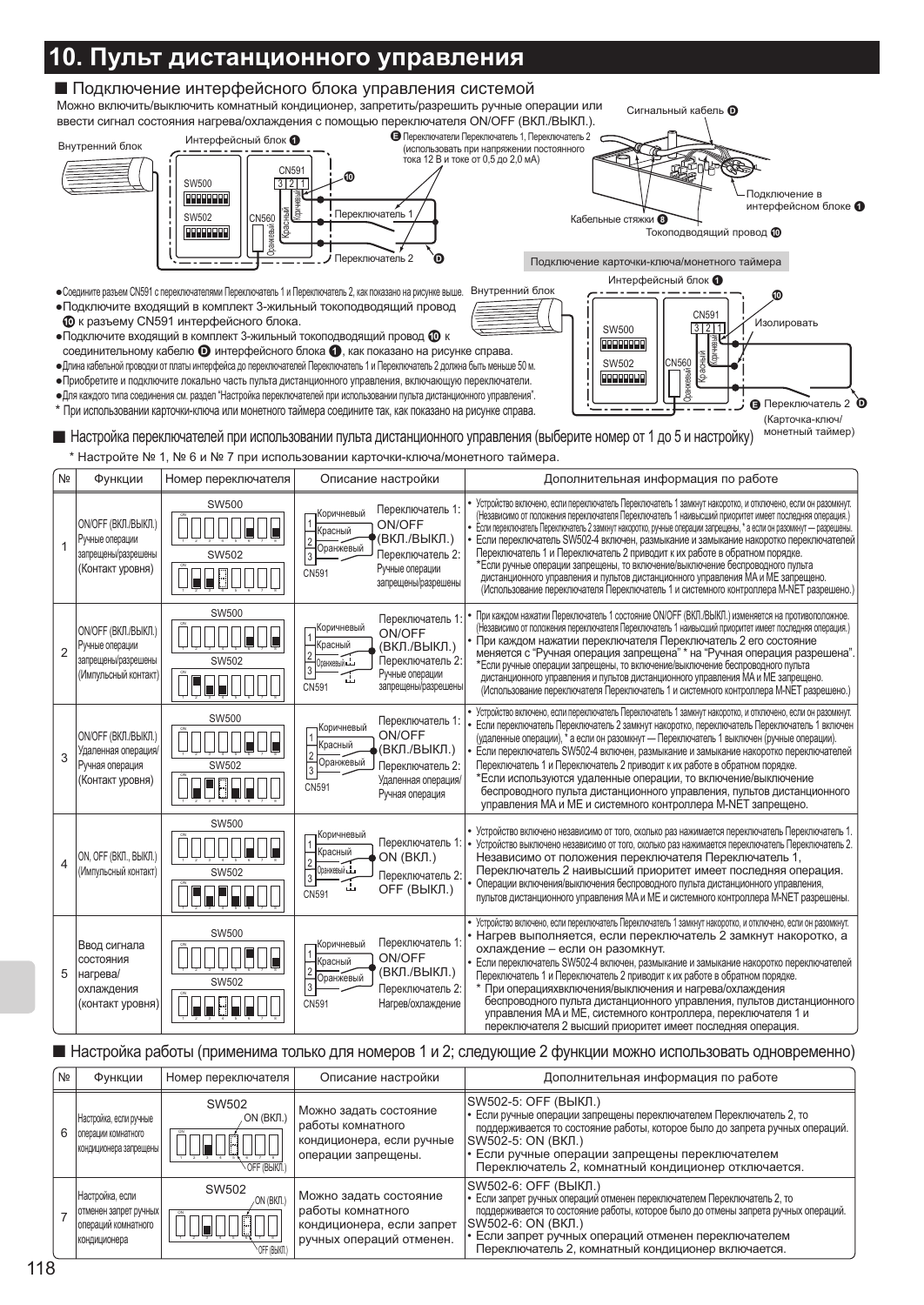## <u> 11. Настройка выходного сигнала</u>

### ■ Подключение интерфейсного блока управления системой

Каждое реле может включаться/выключаться путем синхронизации с сигналом состояния включения/выключения, сигналом состояния ошибки/ нормальной работы, сигналом состояния включения/выключения нагревателя и сигналом состояния включения/выключения увлажнителя.

![](_page_18_Figure_3.jpeg)

Кабель должен соответствовать по размеру клемме ТВ530 и подходить для провода постоянного тока 12 В.

- Примечания
- Клемма ТВ530 для подключения источника питания имеет полярность, поэтому перед подключением к этой клемме проверьте полярность.
- Не подключайте к клемме ТВ571 источник питания постоянного тока напряжением 12 В.
- Если используется реле, встроенное в диод, проверьте полярность. Клемма С на ТВ571 положительный потенциал  $\oplus$ , а R1 и R2 отрицательные потенциалы  $\ominus$ .
- При подсоединении к ТВ571 и ТВ530 вставляйте провод после вставки отвертки в клемму.
- К ТВ571 и ТВ530 подключайте только следующие типы электрических проводов: многожильный провод: диаметр от 0,3 мм<sup>2</sup> до 1,25 мм<sup>2</sup>; одножильный провод: диаметр от 0,4 мм до 1,2 мм.

<u>. . . . . . . . . . . . . . .</u>

- Длина зачистки электрического провода, подключаемого к ТВ571 и ТВ530, должна быть 7-10 мм.
- Длина кабельной проводки от платы интерфейса до реле 1 и 2 должна быть меньше 50 м.

### ■ Настройка переключателей при использовании состояния выходного сигнала

| Функции                                                                                  | Номер переключателя                                            | Дополнительная информация по работе                                                                                                                                                                                                                                                                                                                                                                                                                                                                                                                                                                                                                                                                                                                                                                    |
|------------------------------------------------------------------------------------------|----------------------------------------------------------------|--------------------------------------------------------------------------------------------------------------------------------------------------------------------------------------------------------------------------------------------------------------------------------------------------------------------------------------------------------------------------------------------------------------------------------------------------------------------------------------------------------------------------------------------------------------------------------------------------------------------------------------------------------------------------------------------------------------------------------------------------------------------------------------------------------|
| ON/OFF (BKJI./<br>ВЫКЛ.), вывод<br>сигналов<br>состояния ошибки/<br>нормальной<br>работы | <b>SW500</b><br>SW502<br>ON (BKJI.)<br><b>ОFF (ВЫКЛ.)</b>      | SW502-1: ОЕЕ (ВЫКЛ.)<br>• Реле 1 включено, если включен комнатный кондиционер, и выключено, если он выключен.<br>• Реле 2 включено, если комнатный кондиционер работает неправильно, и выключено, если он<br>работает в нормальном режиме.<br>SW502-1: ON (BKJI.)<br>• Реле 1 и 2 работают в обратном порядке по сравнению с тем, что написано выше.                                                                                                                                                                                                                                                                                                                                                                                                                                                   |
| ON/OFF (ВКЛ./<br>ВЫКЛ.), вывод<br>сигналов<br>СОСТОЯНИЯ<br>управления<br>нагревателем    | <b>SW500</b><br><b>SW502</b><br>ON (ВКЛ.<br><b>ОFF (ВЫКЛ.)</b> | SW502-1: ОЕЕ (ВЫКЛ.)<br>• Реле 1 включено, если включен комнатный кондиционер, и выключено, если он выключен.<br>• Если кондиционер работает в режиме нагрева (автоматический нагрев), и температура в помещении<br>становится ниже заданной температуры на 4,5°F (2,5°C), реле 2 (нагреватель) включается.<br>Если кондиционер работает в режиме, отличном от режима нагрева (автоматический нагрев), или выключен, либо<br>если температура в помещении становится выше заданной температуры, реле 2 (нагреватель) выключается.<br>SW502-1: ON (ВКЛ.)<br>• Реле 1 и 2 работают в обратном порядке по сравнению с тем, что написано выше.                                                                                                                                                             |
| ON/OFF (ВКЛ./<br>ВЫКЛ.), вывод<br>сигналов<br>СОСТОЯНИЯ<br>управления<br>увлажнителем    | <b>SW500</b><br>SW502<br>ON (ВКЛ.)<br><b>OFF (ВЫКЛ.)</b>       | SW502-1: ОFF (ВЫКЛ.)<br>• Реле 1 включено, если включен комнатный кондиционер, и выключено, если он выключен.<br>• Если кондиционер работает в режиме нагрева (автоматический нагрев), реле 2 (увлажнитель)<br>включается. Если кондиционер работает в режиме, отличном от режима нагрева (автоматический<br>нагрев), или выключен, реле 2 (увлажнитель) выключается.<br>SW502-1: ON (ВКЛ.)<br>• Реле 1 и 2 работают в обратном порядке по сравнению с тем, что написано выше.                                                                                                                                                                                                                                                                                                                         |
| Вывод сигналов<br>СОСТОЯНИЯ<br>управления<br>нагревателем и<br>увлажнителем              | <b>SW500</b><br>SW502<br>ON (ВКЛ.)<br>OFF (ВЫКЛ.)              | SW502-1: ОFF (ВЫКЛ.)<br>• Если кондиционер работает в режиме нагрева (автоматический нагрев), и температура в помещении<br>становится ниже заданной температуры на 4,5°F (2,5°C), реле 1 (нагреватель) включается.<br>Если кондиционер работает в режиме, отличном от режима нагрева (автоматический нагрев), или выключен, либо<br>если температура в помещении становится выше заданной температуры, реле 1 (нагреватель) выключается.<br>• Если кондиционер работает в режиме нагрева (автоматический нагрев), реле 2 (увлажнитель) включается. Если кондиционер<br>работает в режиме, отличном от режима нагрева (автоматический нагрев), или выключен, реле 2 (увлажнитель) выключается.<br>SW502-1: ON (ВКЛ.)<br>• Реле 1 и 2 работают в обратном порядке по сравнению с тем, что написано выше. |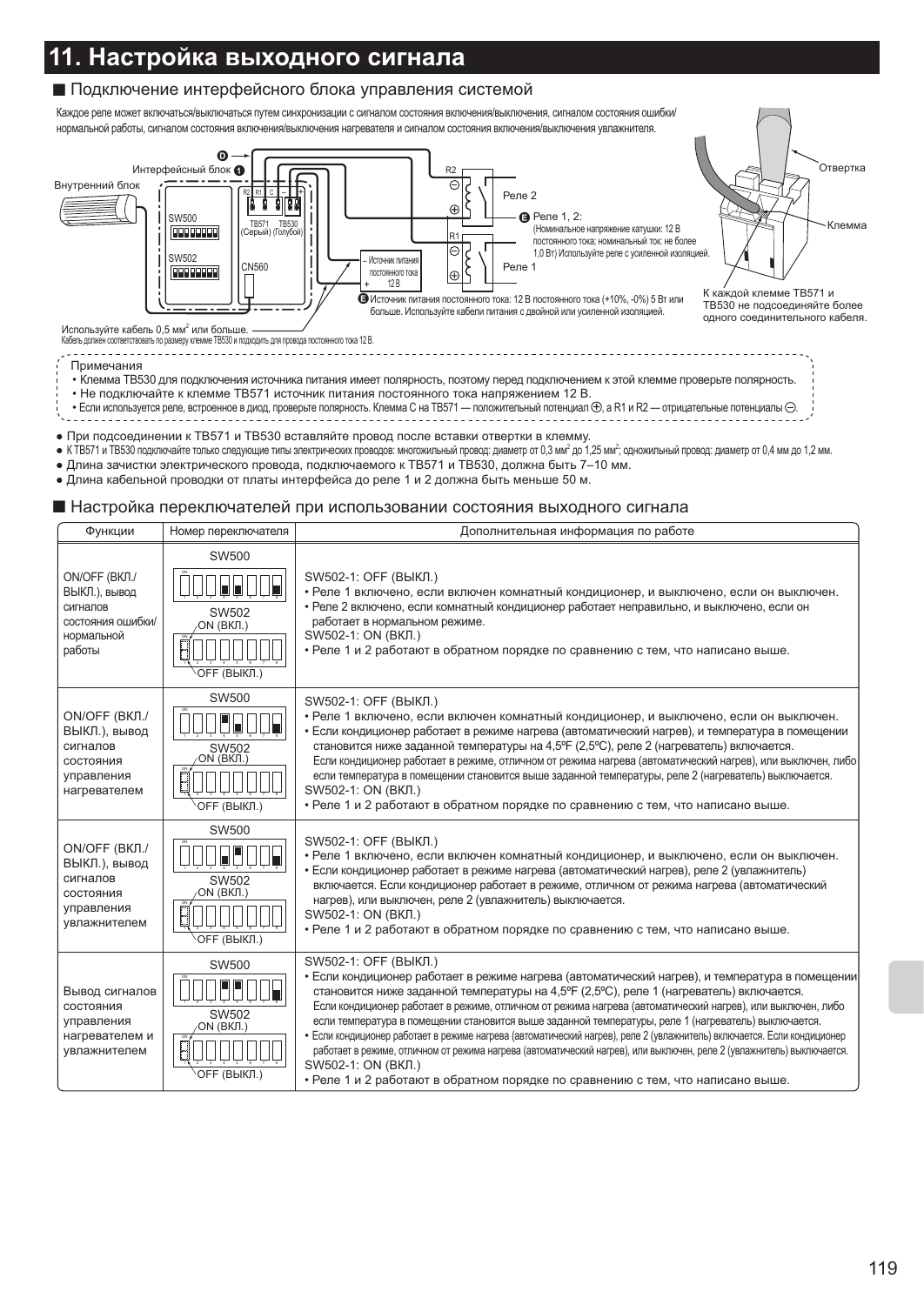## <u>Включение/выключение электропитания</u>

При подаче электропитания на комнатный кондиционер он включается

• При первом использовании кондиционера установите нужное состояние кондиционера с помощью пульта дистанционного управления и отключите питание на 1 минуту. \* Если кондиционер не используется в течение длительного времени, необходимо снова установить нужное состояние кондиционера с помощью пульта дистанционного управления.

![](_page_19_Figure_3.jpeg)

![](_page_19_Figure_4.jpeg)

Примечания • Если подключено несколько внешних блоков, включить/отключить

- кондиционер с помощью функции питания невозможно.
- При включении двух или более комнатных кондиционеров с помощью функции включения/отключения настройте систему так, чтобы кондиционеры не восстанавливались одновременно. (Во избежание броска пускового тока включайте кондиционеры последовательно.)

#### Настройка переключателей при использовании функции включения/выключения электропитания

| Функции                                    | Номер переключателя                             | Дополнительная информация по работе                                                                                                                                                                                                                                                                                                                 |
|--------------------------------------------|-------------------------------------------------|-----------------------------------------------------------------------------------------------------------------------------------------------------------------------------------------------------------------------------------------------------------------------------------------------------------------------------------------------------|
| Включение/<br>выключение<br>электропитания | SW500<br>/ON (ВКЛ.)<br>ON<br><b>OFF (ВЫКЛ.)</b> | SW500-2: ОЕЕ (ВЫКЛ.)<br>• После подачи питания комнатный кондиционер возобновляет работу согласно<br>установленным условиям работы. Если функция автоматического перезапуска<br>кондиционера отключена, кондиционер не будет включаться автоматически.<br>SW500-2: ON (BKJ.)<br>• При подаче электропитания на комнатный кондиционер он включается. |

### 13. Монитор состояния интерфейса

Состояние интерфейсного блока можно проверить по светодиодной лампе на панели интерфейсного блока •

![](_page_19_Figure_12.jpeg)

• Приведенная ниже таблица используется для проверки связи. Если установить связь не удалось, проверьте, что нет обрыва соответствующего соединения в разъеме или клеммной коробке.

| Функции                            | Номер переключателя                       | Дополнительная информация по работе                                                                                                                                                                                                                                                                                                                                                                                                                                                                                                                                                                                                                                                                                                                                                                                                                                                                                                                                                                                                                                                                                                                                                                                                                                                                                                                            |
|------------------------------------|-------------------------------------------|----------------------------------------------------------------------------------------------------------------------------------------------------------------------------------------------------------------------------------------------------------------------------------------------------------------------------------------------------------------------------------------------------------------------------------------------------------------------------------------------------------------------------------------------------------------------------------------------------------------------------------------------------------------------------------------------------------------------------------------------------------------------------------------------------------------------------------------------------------------------------------------------------------------------------------------------------------------------------------------------------------------------------------------------------------------------------------------------------------------------------------------------------------------------------------------------------------------------------------------------------------------------------------------------------------------------------------------------------------------|
| Монитор<br>СОСТОЯНИЯ<br>интерфейса | <b>SW500</b><br>ON (BKJI.)<br>OFF (BЫКЛ.) | SW500-7: ОЕЕ (ВЫКЛ.)<br>• LE501 (Оранжевый): Если светодиодная лампа мигает с интервалом 1 секунда, это значит,<br>что связь между интерфейсным блоком и комнатным кондиционером<br>установлена. Если светодиодная лампа не горит, это значит, что связь между<br>интерфейсным блоком и комнатным кондиционером не установлена.<br>• LE502 (Красный): Если светодиодная лампа мигает с интервалом 1 секунда, это значит, что<br>связь между интерфейсным блоком и системным контроллером M-NET<br>установлена. Если светодиодная лампа не горит, это значит, что связь между<br>интерфейсным блоком и системным контроллером M-NET не установлена.<br>SW500-7: ON (ВКЛ.)<br>• LE501 (Оранжевый): Если светодиодная лампа мигает с интервалом 10 секунд, это значит, что<br>связь между интерфейсным блоком и пультом дистанционного управления МА<br>установлена. Если светодиодная лампа не горит, это значит, что связь между<br>интерфейсным блоком и пультом дистанционного управления МА не установлена.<br>• LE502 (Красный): Светодиодная лампа не горит<br>* LE581 (Оранжевый) отображает следующее состояние независимо от того, включен или выключен переключатель SW500-7.<br>• Если светодиодная лампа горит, питание подается от интерфейсного блока на пульт<br>дистанционного управления МА $\bullet$ . Если она не горит, питание не подается. |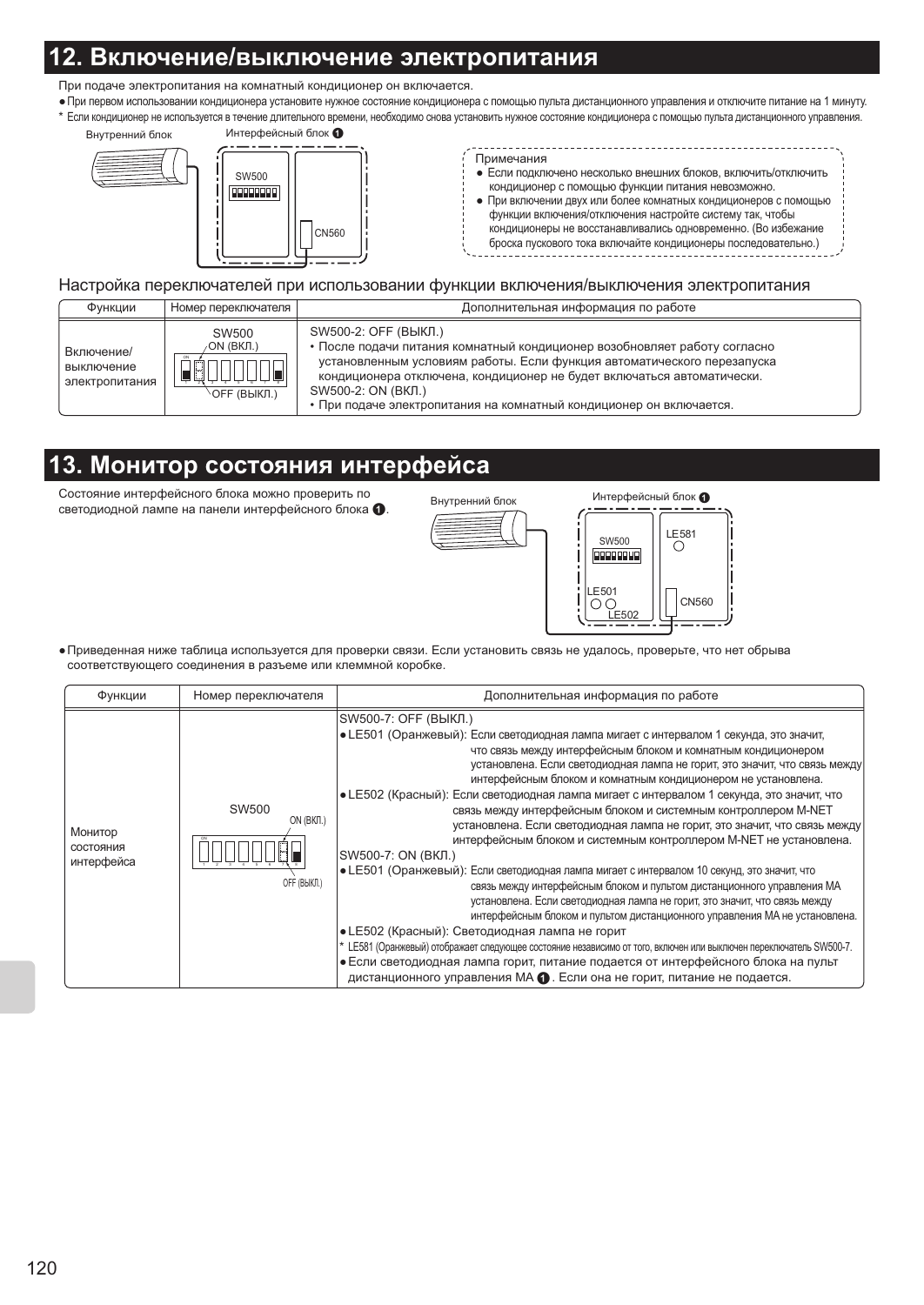### <u>Монтаж интерфейсного блока управления системой</u>

![](_page_20_Figure_1.jpeg)

 $B$ инт лля монтажа  $\Omega$ 

При монтаже интерфейсного блока  $\bullet$  с помощью амортизационного материала В исключите

возможность падения.

### 5. Примечания по эксплуатации

При монтаже интерфейсного блока • над

внутренним прибором его необходимо тили больше располагать на расстоянии 40 мм или более от прибора для снятия потолочных решеток.

Подробно разъясните пользователям устройства все положения, касающиеся управления устройством. (По завершении установки передайте эти инструкции пользователям.)

Для управления комнатными кондиционерами с помощью интерфейсного блока ● можно использовать пульт управления внешней модульной системой серии City-Multi или серии P, однако существует ряд ограничений из-за различий функций комнатных кондиционеров и внешней модульной системы.

- 1. При управлении системой с помощью системного контроллера, пультов дистанционного управления МА или МЕ эти операции не будут отображаться на дисплее беспроводного пульта дистанционного управления.
- 2. Если задан исходный режим осушения на пульте дистанционного управления, подключенном к комнатному кондиционеру, на дисплее отображается "Осушение", поскольку на пультах дистанционного управления МА или МЕ и системном контроллере нет режима осушения.
- 3. Поскольку диапазон температур комнатных кондиционеров шире диапазона температур, который можно установить с помощью системного контроллера, пультов дистанционного управления МА или МЕ, если на комнатных кондиционерах установлена температура ниже 17°С или выше 30°С, то на дисплее температур системного контроллера и пультов дистанционного управления МА или МЕ будет отображаться минимальная или максимальная температура, которую можно задать. (Например, если на комнатном кондиционере задана операция охлаждения помещения до 16°С, то на дисплее системного контроллера, пульте дистанционного управления MA или пульте дистанционного управления ME может отобразиться "17°С").
- 4. Операции с таймером необходимо задавать только с помощью пульта дистанционного управления, поставляемого вместе с комнатными кондиционерами, или с помощью системного контроллера, пульта дистанционного управления МА или пульта дистанционного управления МЕ. При одновременном использовании обоих пультов для установки таймера он не будет работать надлежащим образом.
- 5. Если с помощью системного контроллера задан режим "Ручные операции запрещены" (операции включения/выключения, операции настройки температуры, режим работы), соответствующая операция на пульте дистанционного управления, подключенном к комнатному кондиционеру, не принимается, а отображается разрешенная операция. Принятие операции сопровождается звуковым сигналом.
- 6. Часть функций, включая операцию горизонтальной продувки воздухом, не доступна с помощью пульта дистанционного управления МЕ, системного контроллера или пульта дистанционного управления МА.

### 6. Характеристики

 $\overline{140}$  MM

|                           | Входное напряжение    | $12B -$            |
|---------------------------|-----------------------|--------------------|
| Внутренний блок           | Потребляемая мощность | 1.8 B <sub>T</sub> |
|                           | Входной ток           | 0.15A              |
|                           | Входное напряжение    | $12B -$            |
| Блок источника<br>питания | Потребляемая мощность | 4,8 BT             |
|                           | Входной ток           | 0.4A               |